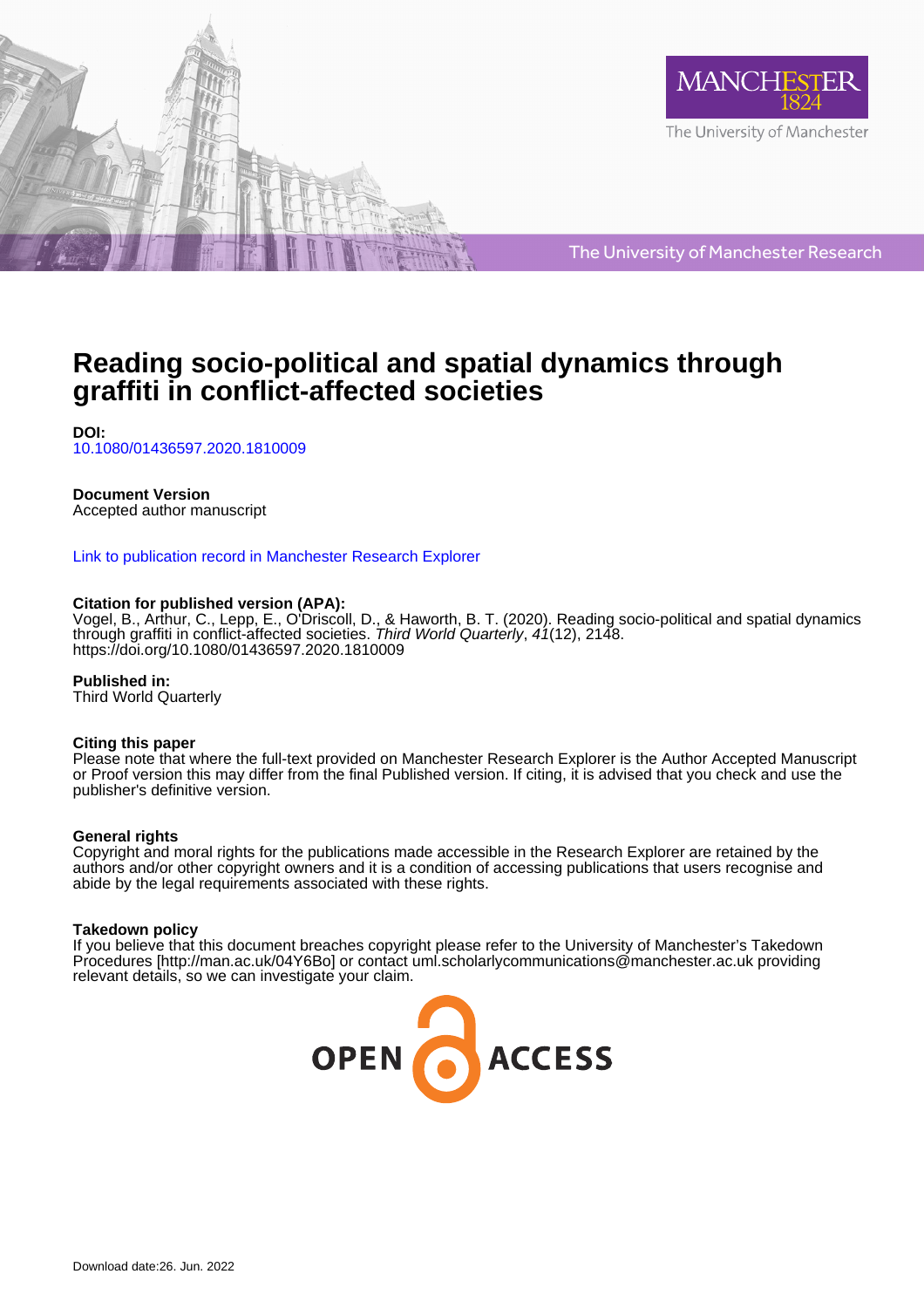# **Reading socio-political and spatial dynamics through graffiti in conflict-affected societies**

Birte Vogel, Catherine Arthur, Eric Lepp, Dylan O'Driscoll and Billy Tusker Haworth

This paper argues that graffiti can provide a form of socio-political commentary at the local level, and is a valuable, yet often overlooked, resource for scholars and policy makers in conflict-affected societies. Graffiti, in its many forms, can provide rich insight into societies, cultures, social issues, trends, political discourse, and spatial and territorial identities and claims. Thus, this, paper suggest that graffiti is a valuable source of knowledge in societies undergoing social and political transformation to hear the voices of those often left out from the official discourses. Despite advances in the field of arts and International Relations and the focus on the local and the everyday, peace and conflict scholarship and policy still lack systematic engagement with artsbased contributions and how to read them. The paper attempts to address this gap by outlining four core dimensions to consider when attempting to interpret and decode graffiti: the spatial, temporal, political economy, and representative dimensions. This can also be viewed as an inquiry into the *where, when, who* and *what*. These four elements make up an analytical guide and enable scholars to better understand graffiti, and its political meaning and messaging.

## **Introduction**

This paper suggests that graffiti can provide a form of socio-political commentary at the local level, and is a valuable, yet often overlooked, resource for scholars and policy makers in conflict-affected societies. Despite advances in the field of arts and International Relations and the recent 'local turn' in Peace and Conflict Studies (Mac Ginty and Richmond, 2013), scholarship and policy still lack systematic engagement with arts-based contributions and how to read them. In contrast, other disciplines have studied graffiti from various methodological backgrounds and gained insights into past and present dynamics of societies that would greatly benefit the field. As Merrill (2015: 370) summarises, criminological studies have examined graffiti as vandalism (Wilson 1987), or a means to understand the relationship between urban space, crime and control (Kindynis 2018). Historical and archaeological scholars are interested in 'mark-making practices' (Merrill 2013: 370) and the untold narratives of the past hidden on walls (Oliver and Neal 2010: Reed 2019). Anthropological, sociological, and cultural studies are interested in what insights graffiti can provide into gang-culture, youth subcultures, and identity representation (Bushnell, 1990; Phillips 1999; Bloch 2019). Geographers have considered graffiti's spatial patterns and role in shaping the character and perceptions of urban spaces, through lenses such as youth subculture, art, or crime (e.g. Creswell 1992; McAuliffe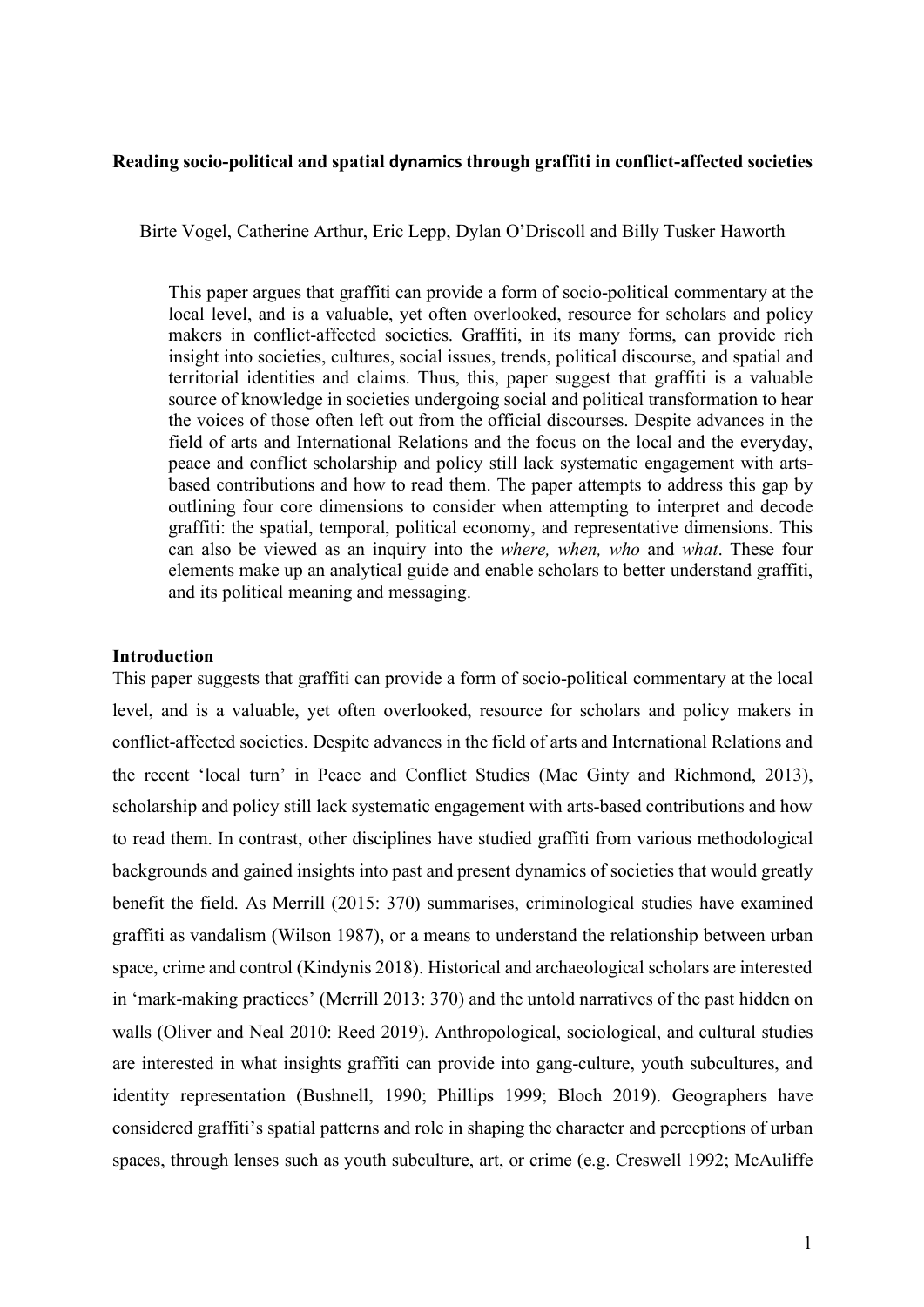and Iveson 2011; Haworth *et al.* 2013). Despite recognition of its value from various social science disciplines, graffiti has yet to be considered seriously within scholarship on conflict and peace.

This paper attempts to address this gap by asserting that graffiti can make an important contribution to understanding local conflict dynamics, imaginaries and visions of peace and conflict. It offers a way to bring the arts, the everyday, and International Relations together. Graffiti thus can be understood as a publicly available source of local knowledge and a window into the everyday realities of conflict-affected communities. This is important for scholars and policy makers given that international peacebuilding projects have long been criticized for their failure to understand the needs of societies in which they operate and intervene (Richmond 2008; Mac Ginty and Richmond 2013). A major point of contestation is the inability of international actors to connect with local communities and understand which issues prevent peace, drive local conflict, or need prioritisation in reconstruction efforts (ibid). Taking graffiti as an alternative and dynamic commentary on everyday life in conflict-affected societies is thus an innovative way to tackle this knowledge gap and gain insights into political, social and economic issues as seen by local communities.

We recognise that there is ongoing debate about terminology of *graffiti* vs *street art* in the various fields discussed above, and that the literature uses a range of terms alongside graffiti. We have adopted the broader umbrella term *graffiti* in this article. We suggest that graffiti takes various forms, from tag and murals, to commissioned wall paintings. It represents diverse artistic, social, cultural, and political practices, predominantly in urban landscapes, whereby writers publicly mark their different intentions and forms of expression with potential impacts on communities (Halsey and Young 2002; Forde 2019). The term street art, in contrast, often includes other forms of public art such as sculptures or performances which we do not consider here albeit they might equally offer everyday commentary.

Graffiti is a unique form of inquiry because "it is physically located in the public domain, and what makes it quotidian, everyday art, is that it is viewed by a mass, *unselected* public" (Tellidis and Glomm 2019: 194). This paper will predominantly engage with graffiti as explicit articulations and representations of local community experiences. Graffiti is a global phenomenon with roots in different cultural traditions: for instance, on the US East Coast and in Latin America, graffiti was popularised through hip-hop culture (Snyder 2009), though is now often seen as an independent art form. In the Arab world, the use of calligraphy and the practices of writing in public space represent another distinct tradition of marking space (Schimmler 1990).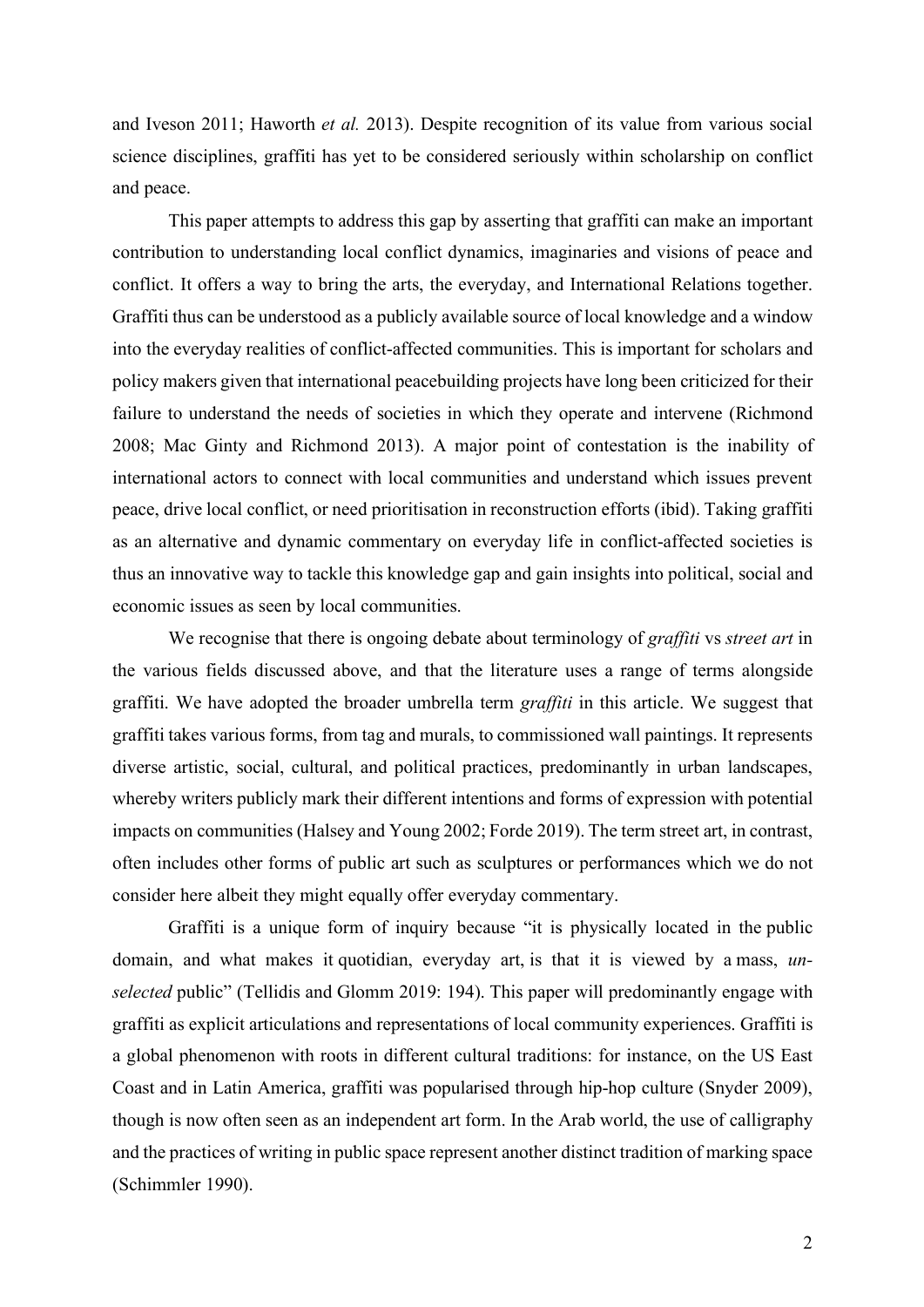This article should be read as a guiding piece that draws attention to graffiti as an understudied resource when it comes to analysing conflict dynamics and pathways to peace. It introduces an analytical framework, and a systematic way of looking at graffiti in relation to peace and conflict by drawing on examples from various conflict-affected countriesto illustrate its theoretical and conceptual points and demonstrate how utilising graffiti as an analytical tool is relevant across various conflict settings. We draw on material collected by the authors during research visits to Cyprus, Colombia, Iraq, Northern Ireland, and Timor-Leste - each with its own unique tradition of graffiti and political context - and bring together existing multidisciplinary literature from a range of other locations. In doing so, the article aims to show how graffiti can be used to make sense of articulations expressed on the walls of conflictaffected societies, and highlight common elements to facilitate their interpretation. We begin with a review of the different functions pertaining to graffiti that are relevant to conflictaffected societies, namely: resistance; communication and expression; memorialisation, commemoration and inspiration or division. In doing so, we explore the question *why* communities and individuals might choose to mark public spaces and motivations behind the art. The article will then outline four core dimensions to consider when attempting to interpret and decode graffiti and its insights for conflict-affected societies: the spatial, temporal, political economy, and representative dimensions. This can also be viewed as an inquiry into the *where, when, who* and *what*. These four elements make up an analytical guide and enable scholars to better understand graffiti, and its political meaning and messaging in a systematic way. The four elements of analysis – the where, when, who and what – often intersect and are less distinct in reality than as portrayed in our analytical framework. However, to aid the analysis and demonstrate their individual importance, we present them separately. Thus, the article adds to the limited academic engagement with graffiti in conflict-affected societies, and offers a new approach to engaging with a different medium of socio-political commentary on ongoing conflicts and peace interventions.

# *The value of integrating graffiti into IR and peace and conflict scholarship*

Traditionally, International Relations has been an orthodox academic discipline characterised by state-centricity and quantitative methodologies. As a political practice, it has typically favoured top-down interventions rather than bottom-up approaches to peacebuilding. Since the 1990s, several academic 'turns' have opened the academic and policy space to engage with alterative methodologies, as well as localised, everyday issues and their relevance for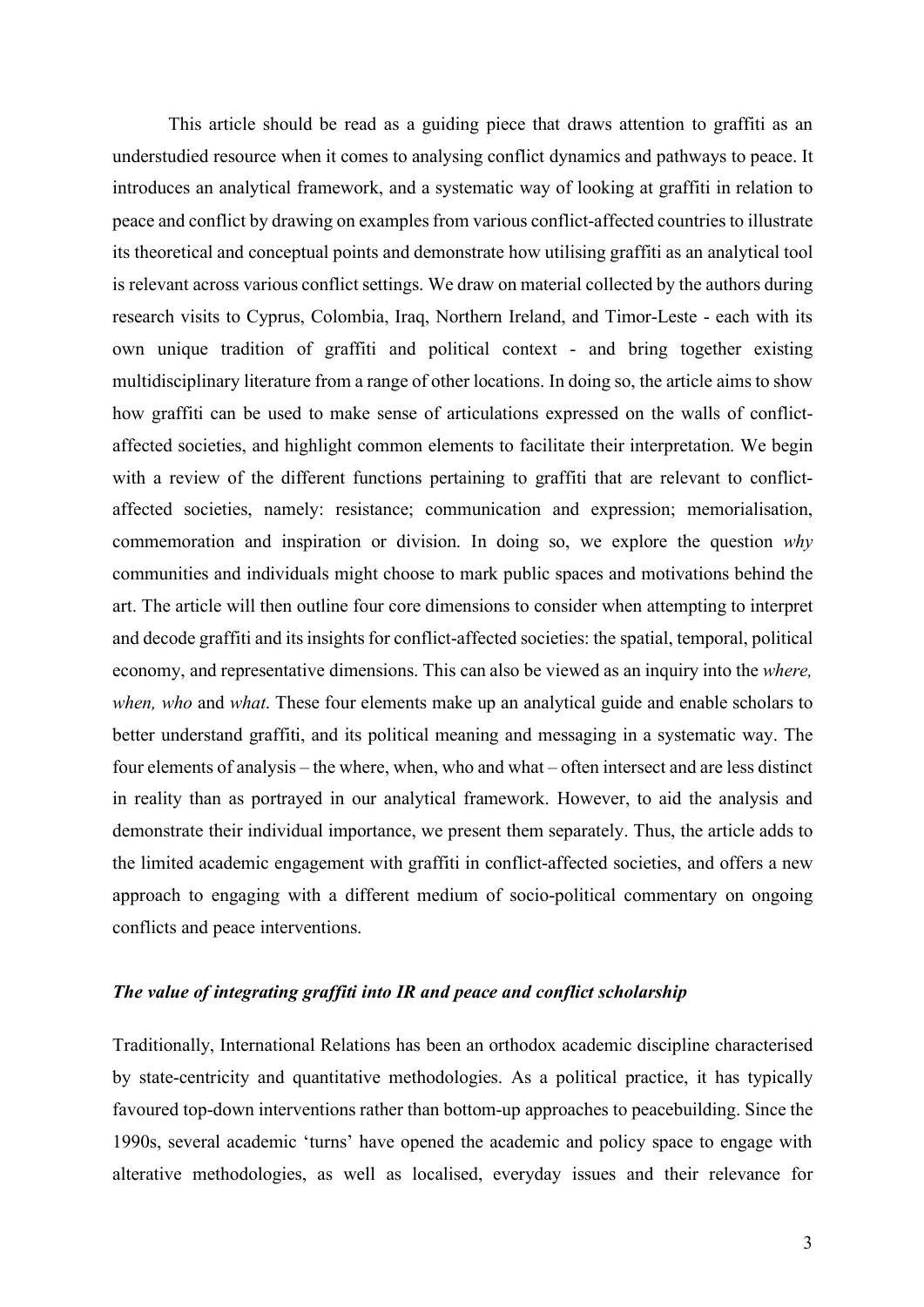international politics. Most prominent are the so-called "local turn" (e.g. Lederach 1997; Mac Ginty and Richmond 2013) and the "aesthetic turn" (eg Bleiker 2001; 2009). The local turn in peace and conflict studies was inspired by both practical issues and theoretical shortcomings in the investigation of matters related to peace and conflict. The United Nations and other key actors' externally- and ideologically-driven peace-making and state-building agendas, for example in Bosnia-Herzegovina, Rwanda or Somalia, had, at best, limited success in the 1990s (Paffenholz 2015: 858). A primary criticism of international peace-making efforts remains that blue-print peace operations and 'one size fits all' solutions are often not compatible with the diverse cultural, socio-economic, economic, historic, and political realities of different conflictaffected societies across the globe (Mac Ginty 2008). Rather, the trend has been that they follow Western, liberal assumptions of how society, the economy and the state should operate. Consequently, the local turn has advocated for a greater understanding of distinct contexts and dynamics, and an integration and inclusion of a broader set of actors and stakeholders such as domestic civil society and local populations (Mac Ginty 2011; Paffenholz 2014: Vogel 2016). It has inspired a range of debates on hybridity, spatiality and the value of the everyday for IR (see for example these special issues: Forsyth et al. 2017; Björkdahl et al. 2019).

A second, and connected turn is the aesthetic turn that questions and diversifies our sources of knowledge. Bleiker (2009: 2) argued that engagement with aesthetic sources can broaden our understanding of world politics and help to legitimate more diverse approaches and methods to its study. Crucially, Bleiker argues that aesthetic sources can enable us to engage with people and perspectives that otherwise remain invisible. Subsequently, scholars have started to look at aesthetics and representations in international politics as a source of knowledge (eg. Lisle 2006). What these "turns" have in common is a change of focus from the macro and international to the micro, local and everyday level of society to gain additional insights alongside traditional approaches. They have enabled the everyday to become a serious area of investigation and source of knowledge for International Relations scholars focused on diverse areas of peace and conflict (Mac Ginty 2014; Distler *et al* 2018; Selimovic 2019). Engagement with, and analysis of, the everyday can highlight local manifestations of national and global political, economic and social processes, and can make alternative and marginalised voices visible in the public domain. As such, looking at the everyday helps scholars to uncover continuing inequalities, divisions and exclusions, common to societies across the globe and compounded in conflict-affected societies dealing with the legacies of violence.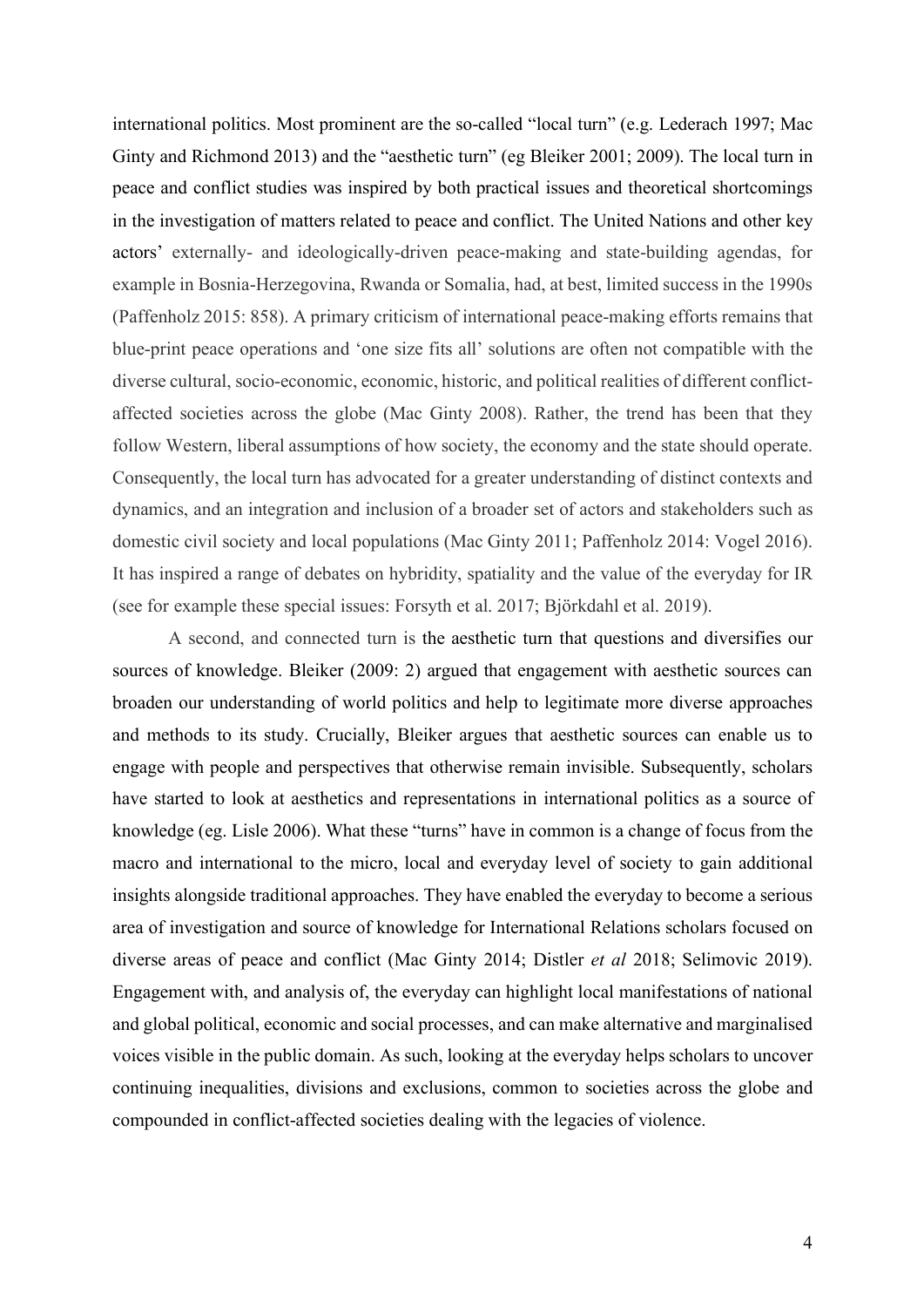These theoretical debates that steam from the local and aesthetics turn constitute the foundations to legitimise wider, more qualitative approaches, to studying issues of peace and conflict. It is against the background that we argue that graffiti is of importance to International Relations as a political and cultural product created at a local level, which defines places in dynamic spatial and temporal ways. As such, graffiti becomes a valuable source of knowledge for exploring the realm of the everyday. This understanding challenges narrower views: graffiti in particular is popularly seen as either vandalism or art (Gomez 1993). This dichotomy underrepresents graffiti. It provides rich insight into societies, including different cultures, social issues, trends, and political discourses (Hanauer 2011), and spatial and territorial identities (Ley and Cybriwsky 1974; 2018); issues that are all highly pertinent in many conflict zones. Hence, graffiti can make a major contribution to studying conflict-affected societies (e.g. Morrissey and Gaffikin 2006). It highlights the struggles and concerns of the local level that are often overlooked in top-down interventions, such as social inequality, unemployment, continuing inter-communal differences, perceptions of peace, or the peace process. The focus on everyday lived experiences also engages the civilities and incivilities that occur in mundane spaces, and through the identities one performs based on place and audience (see Goffman 1956). It can highlight regional differences and gives "readers" insights into how perceptions of peace and conflict might differ across the country, contributing towards a more comprehensive and nuanced understanding of the specific context of peacebuilding. Moreover, graffiti can be used to compliment processes of peace-making and actively shape spaces as a result of its public, accessible nature.

All of the above makes graffiti particularly valuable in (post)conflict societies undergoing social and political transformation as it furthers knowledge of peace and conflict, and contributes to understandings of everyday interactions with, and in, space (Massey 2005; Gregory 2010; Björkdahl and Kappler, 2017; Vogel 2018). It is in this understanding of graffiti as a contribution to the fabric of everyday spaces, places, and identities that the presence (and absence) of graffiti, as well as its messaging, is influential and telling of a region's issues, history, and imagination. It gives an understanding of the practices of peace and conflict, and contributes to our understanding of "everyday IR" (Tellidis and Glomm 2018:191). Thus, we understand graffiti as a site of local knowledge production where international scholars and policy makers can learn more about the political problems it seeks to address and solve. First, we start with a conceptualisation of the diverse functions graffiti can have in conflict-affected societies.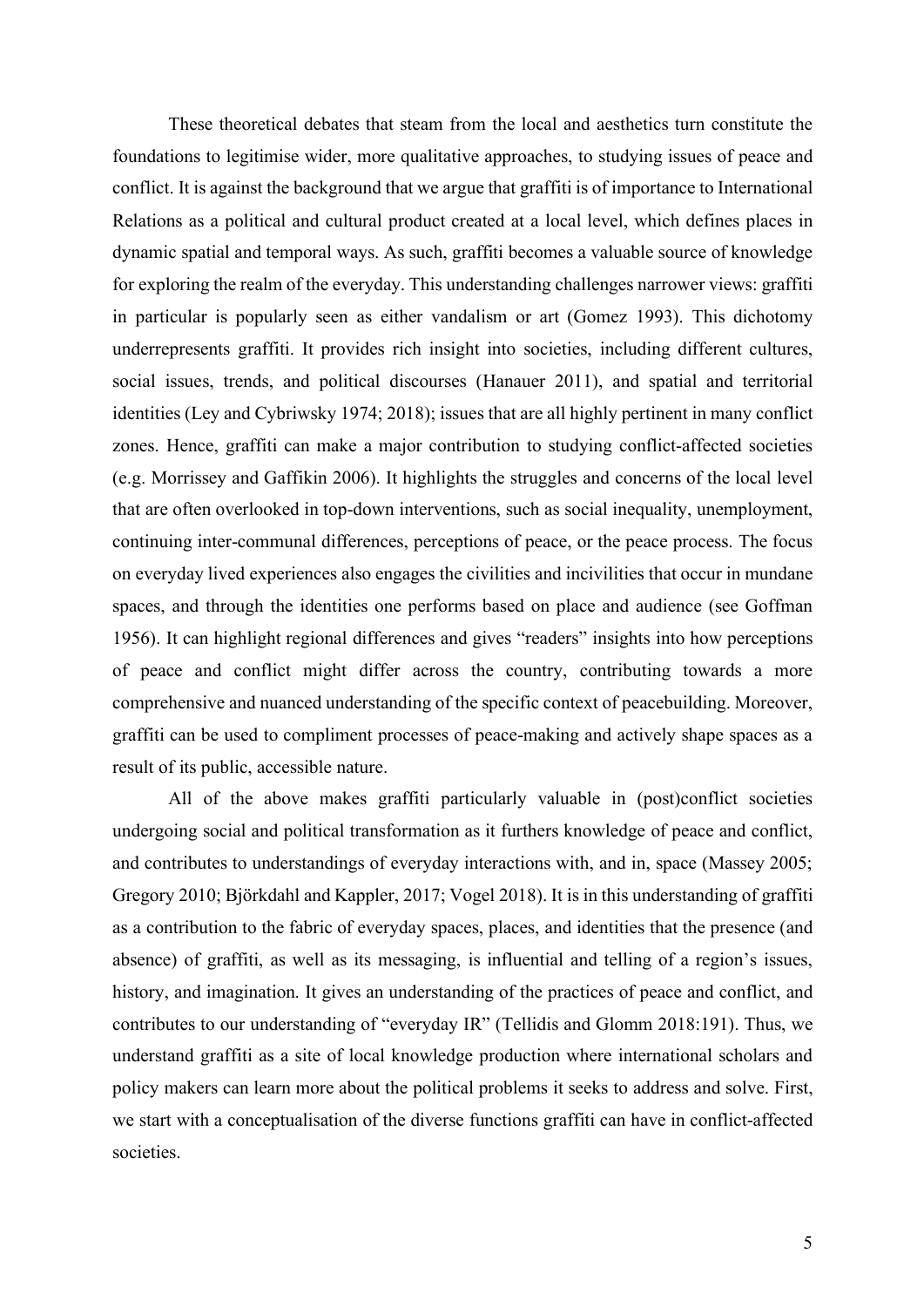# *Resistance*

The sight of graffiti is an element of everyday life (albeit an ever-changing medium) in many urban landscapes and thus its production warrants description as an everyday act. Much of the literature understands graffiti to be some form of visual, local subversion or resistance. The framework of everyday resistance, a classification born out of Scott's (1989) early works, is recognised by Vinthagen and Johansson (2013) as a practice in resistance in relation to dominant culture that is entrenched in the everyday act. This aligns with the recent work of Ryan (2016:3), who in the context of Latin America highlights that "street art may be seen as a symbolic re-appropriation or 'taking back' of the public space – a democratising act with anti-capitalist and/or anti-authoritarian undertones".

This conception of the street artist as an actor in resistance is not new; the (il)legality of painting on walls and changing the visual dimensions of public space has long been an act in resistance of authority (Cornish 2012). This phenomenon is evidenced across the globe: the use of graffiti during the Arab Uprisings offered a clear example of using public spaces to directly display political and social demands that challenged the status quo (Georgeon 2012; Nicoarea, 2014). Indeed, in their discussion on the Egyptian revolution, Awad, Wagoner and Glaveanu (2017: 165) highlight that before the 2011 uprisings, graffiti was not a significant part of subcultures pushing for emancipation from decades of strict political rule; however, the Arab Spring captivated "a wave of spontaneous novel artistic ways of resistance that used urban space in an innovative manner". The innovative and creative nature of this act of resistance is unpacked further by Arthur (2015), who examines the case of young artists in postindependence Timor-Leste. They use graffiti to (re)present alternative political discourses and post-conflict identity narratives that challenge that of the state. In this context, it is used as a platform for the disenfranchised, to question division, and to seek rebalancing inequalities. The physical display offers a unique tapestry where activists are not just contesting and politicising place and culture, they are creating new spaces for this exchange to occur publicly (Ryan 2016).

# *Communication and representation*

Across the nexus of polished murals to graffiti tags, graffiti is a medium through which authors voice opinions to the everyday audiences. Writings on walls can be indicative of the attitudes and traits of a neighbourhood, city or state, with an ability to generate both social change and social tension (Ley and Cybriwsky 1974; Forde 2019; Kappler and McKane 2019). This communicative aspect is deeply embedded in graffiti of conflict-affected settings. It is an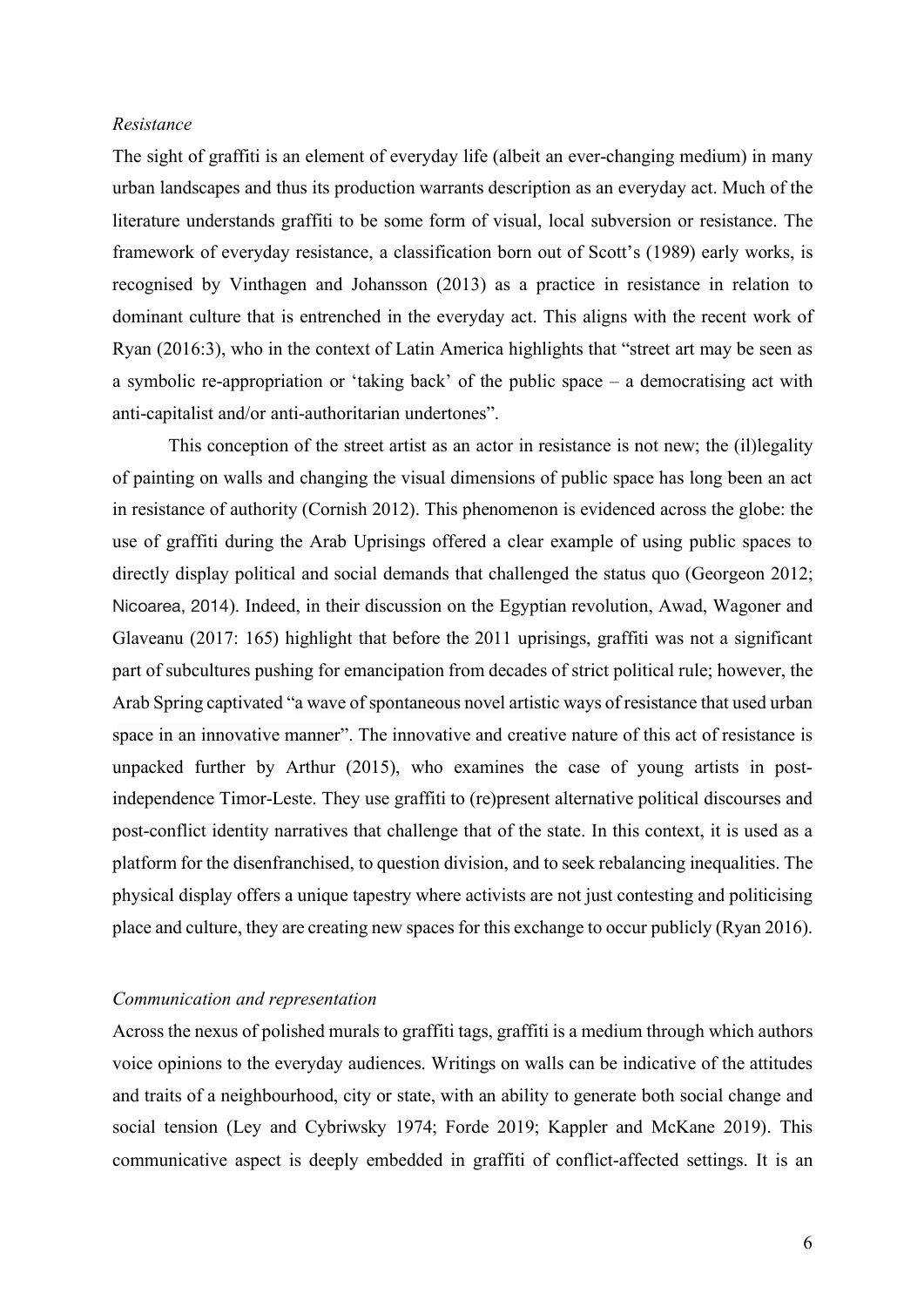informal means of communication (Obeng 2000), but also an accessible form of identity representation and self-expression (Giller 1996). Miller (2002:47) encapsulates this dual function as the desire of artists to "affirm their own identities and question the values of the society they were born into". Graffiti can thus embody and articulate the values, interests, and characteristics of artists that do not expressly adhere to dominant social norms (Chaffee 1993). The very nature of the art is testament to the subversion it seeks,<sup>1</sup> and is telling of the motivations behind those who create it. For example, messages are painted on walls by individuals who wish to express and represent themselves but perhaps feel that they lack a formal platform. In societies affected by conflict and political division, the representative and communicative functions of graffiti are particularly heightened. This is a result of the politicised nature of identity and/or space, and the transitional nature of state politics and thus formal representation. As such, graffiti warrants closer scrutiny in such contexts as it reveals the alternative political narratives and marginal attitudes that are otherwise under-represented. Further, it can be an alternative communication channel when the conflict and conflict-related issues dominate public debate and leave less room for non-conflict related themes. For example, in both the Republic of Cyprus and the Turkish Republic of Northern Cyprus, LGBTIQ communities are significantly underrepresented in parliamentary politics, relying on activism and pressure groups to raise awareness of rights protection (Papastavrou 2019). Without a formal platform, it is unsurprising that activists choose graffiti to raise awareness for the LGBTIQ community or trans rights. These messages appear on walls in Nicosia (Figure 1) and thus raise awareness for an issue that would otherwise receive little attention in Cypriot society and politics. This example attests to the idea that graffiti is a product to be read; it has a message and, as Obeng (2000: 338) notes, graffiti is "an important political communicative strategy". It is for this reason, both practical and rebellious, that graffiti is an effective tool for representation and communication. They give space to the voices of those who may otherwise not be heard, or who are perhaps mistrustful of traditional communication channels.

# FIGURE1

## *Division*

In polarised societies, any artistic resistance to division and conflict can be drawn and written on the same canvas as other expressions that seek to uphold stereotypes and reinforce division.

<sup>&</sup>lt;sup>1</sup> We will discuss later how this is contradicted by commissioned pieces.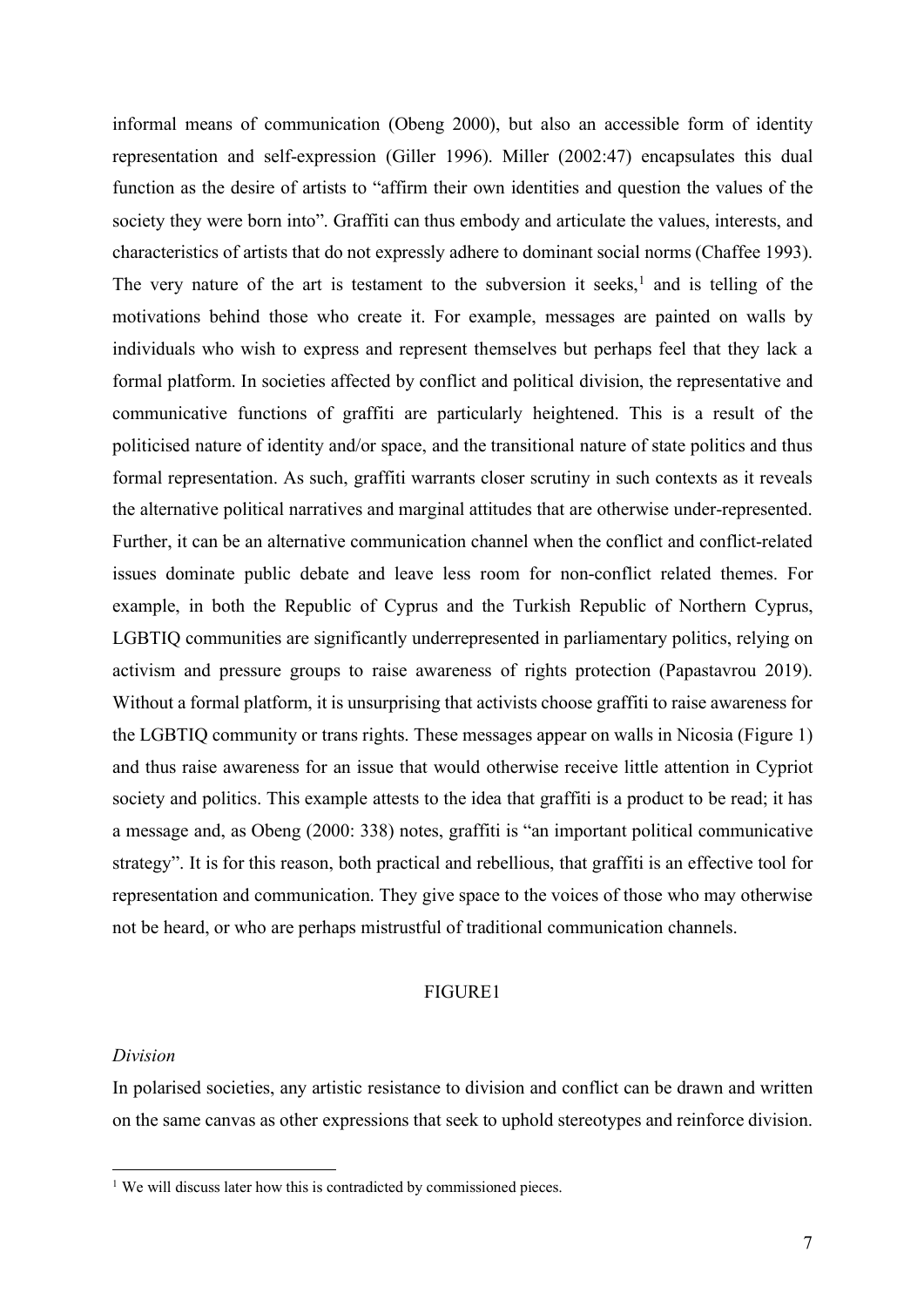It can function as resistance to peace and reconciliation as much as resistance to conflict and authoritarian rule. Thus, graffiti likewise offers a mechanism for intimidation and impact in everyday movements. As Amin argues (2002: 967) in the context of multicultural groups living together "everyday enactment" is "the central site of identity and attitude formation". Graffiti as art for, and in, everyday settings has a distinct opportunity to (un)consciously play a significant role in shaping the people who interact with, view, and live their lives in its presence. Such spatial influences are visible through territorial markings of tags and propaganda, sometimes associated with gang violence (Phillips 1999), as well as in more organised community projects such as murals to honour and glorify exclusivist histories (Rolston 2003). To take from the language of social capital (Putnam 2000), there is a decreased likelihood of bridging, let alone stopping, staying, or participating in a place clearly marked with unwelcome messages and hostile images (Hamilton *et al*. 2008). In Northern Ireland, painting gable walls of houses has long been utilised for territorialisation by memorialising a community's history and heritage and directly intimidating the 'Other', both within the context of the Troubles and post conflict (Rolston 1991, 2003). The representation of paramilitary organisations in murals in both Catholic-Nationalist and Protestant-Unionist areas contributes to political territorialisation, inter-community hostilities, and a sectarianisation of space (Bush 2013; Jarman 2005). For studies of (post-)conflict and transitional societies that are seeking to establish a more lasting peace, this particular function identifies and locates challenges to peacebuilding at a local and community level.

# *Memorialisation, commemoration and inspiration*

Graffiti also reflects past dynamics and experiences of conflict. Martyrs, myths, 'chosen glories' and traumas (Volkan 2001), and more are re-lived and immortalised on public walls and shape the public memoryscape. Graffiti can contribute state and non-state voices to the politics of memory that can contradict or support official narratives of the past. In Medellin's (Colombia) weaker socio-economic *barrios*, graffiti depicts a critical reminder of the state-led military operations in their areas and the suffering it brought to the local community. Equally, it can depict imaginaries of the future, as images of peace can be portrayed during conflict, and conflict during peacetime. As argued by Read and Mac Ginty (2017: 151) "time is relational, always connected to understandings of the past and the future as well as the present". Painted in a particular moment in time, graffiti is an ideal site to examine perceptions of both peace and conflict, and distinct versions of histories, how they are told, and what imaginaries about the future exist. It offers a narrative of what is possible and what must change through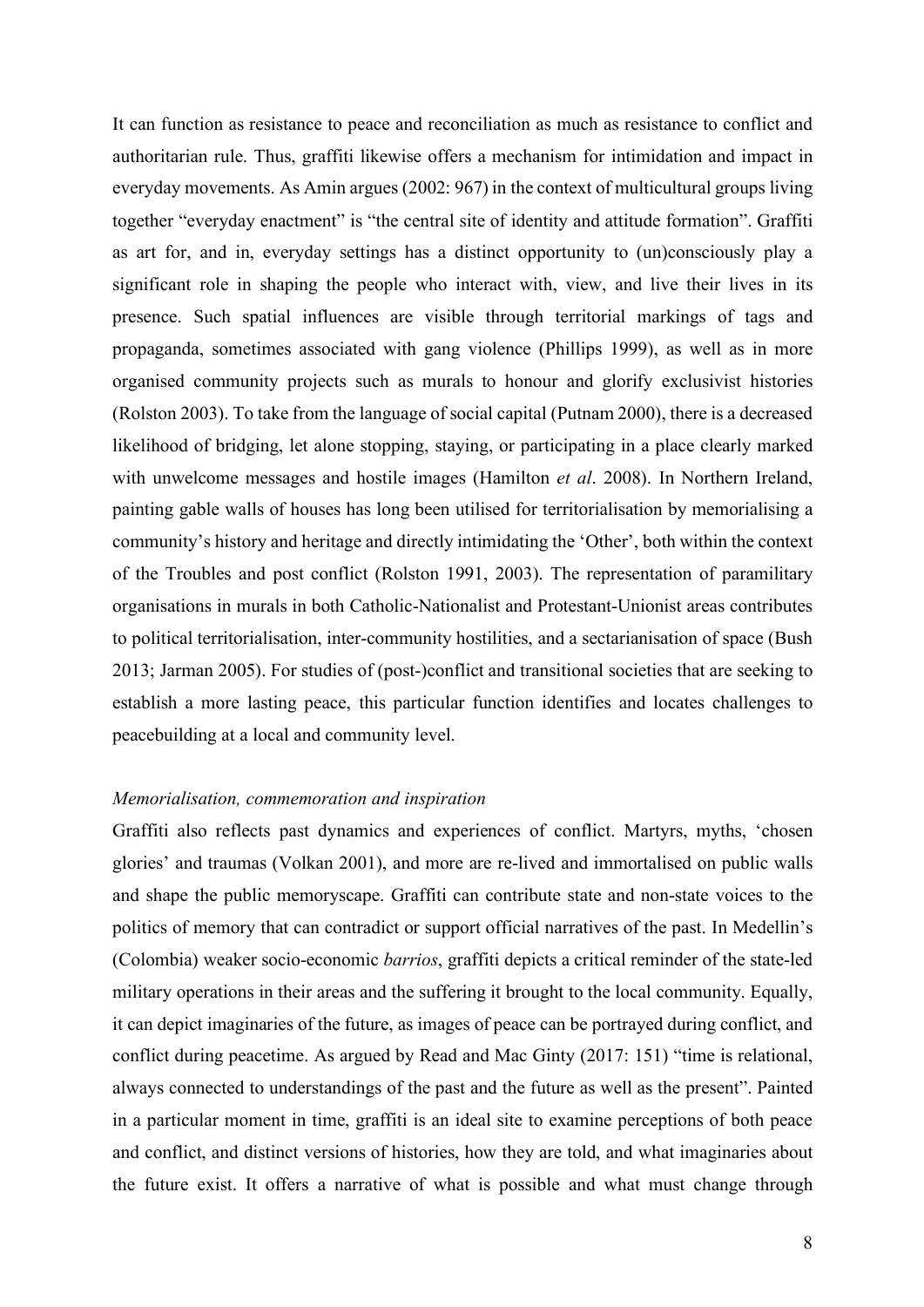statements like "Your Wall Cannot Divide Us" (Figure 2) in Nicosia, Cyprus. Viewing graffiti as a tool for, and in support of peace shows its potential within processes of local peacebuilding (Forde 2019), or to capture the collective imagination and create a unified story and a shared sense of belonging. In better understanding this aspirational function, both scholars and policy makers can benefit from greater insight into local attitudes. An analysis of graffiti that is commemorative and/or imaginative can reveal esteemed tropes of a community's history, identity, and aspirations, and consequently, provide deeper knowledge of the specific historical, cultural and political context.

#### **FIGURE2**

# *Where* **does graffiti occure? Importance of space**

Location and spatial context are vital for understanding graffiti (Cresswell 1992; Ferrell and Weide 2010). Its location can be as important as the actual images or written content, with meanings of pieces changed or lost if dislocated from their 'spot' (Ferrell and Weide 2010). The popular 'peace' or Campaign for Nuclear Disarmament (CND) symbol, for instance, is well-recognised across the world but takes on a deeper meaning when observed in post-cold war spatial and socio-historical contexts (Brouwer 2014). Consequently, where graffiti occurs can influence the message of the same piece of art or symbols used within them. Likewise, appreciating where graffiti occurs – or does not occur (Bush 2013) – can help us understand: the physical, socio-cultural, economic and political contexts within which it was written; characteristics of the writer, such as who wrote it, how, and potentially why; who will see it and when; and associated implications for individuals, communities, and the broader urban environment. That public markings often occurs in specific spatial clusters or 'hotspots'<sup>2</sup> across urban landscapes (Haworth *et al.* 2013; Megler *et al.* 2014; Walker and Schuurman 2015) speaks to the significance of locational patterns in reading and interpreting graffiti. For example, in divided Cyprus, Haworth, Arthur and Lepp (2019) observed changes in graffiti quantities and content in relation to the location of the UN Buffer Zone. However, as Ferrel and Weide (2010) outline, owing to situational fluidity analysis of graffiti alone through GPS

<sup>&</sup>lt;sup>2</sup> We use 'hotspot' here as distinct from 'spot theory', which refers to writers' perspectives in choosing locations for their pieces and the wider contextual elements that shape where graffiti is located – a 'spot' (Ferrell & Weide 2010). We use 'hotspot' for the specific context of observed spatial patterns of graffiti occurence (clustering) as noted from GIS, urban management, and other perspectives.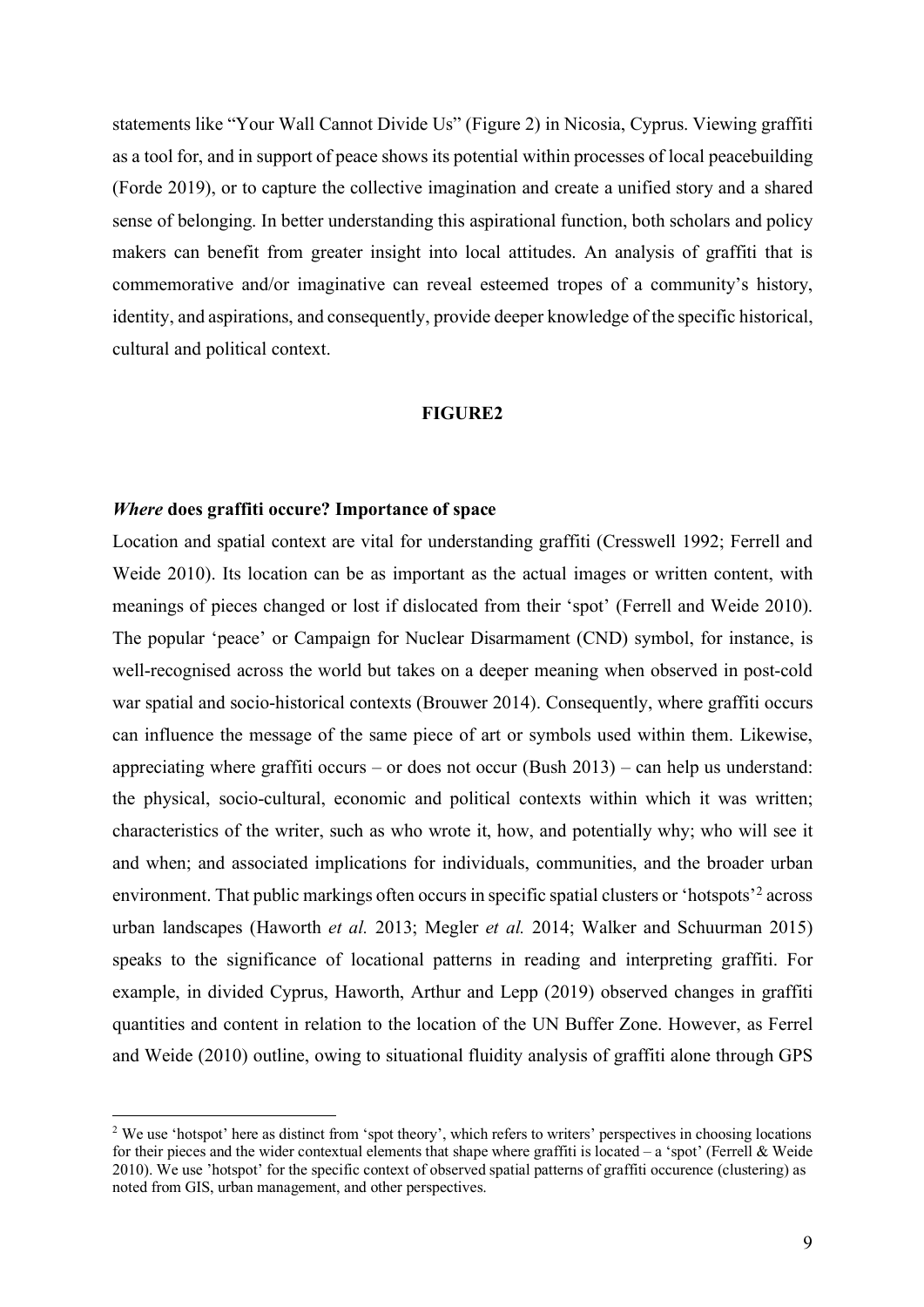(location data) is insufficient, and a more nuanced approach that accounts for social interaction, cultural meanings, and shifting urban dynamics is important. We advocate that space is one important lens through which to read graffiti, but must be considered alongside others (*when, who, what*).

The spatial context of graffiti influences its morphology, and has been linked to appreciation or decline of streetscape value and place identity (Dovey *et al.* 2012). Location, and the notion of public vs private space in particular, is associated with urban management practices and graffiti (removal) policies (Haworth *et al.* 2013); it is also linked to graffiti presence and erasure patterns along with other factors, such as perceived graffiti quality (Dovey *et al.* 2012). High levels of writer interaction across spaces have been reported for some forms of graffiti, such as tags (Haworth *et al.* 2013), and have been linked to territorial claims related to gangs, self-proclamation, or other motivations (Lindsey and Kearns 1994). Thus, a spatial perspective on graffiti provides critical insights into the complex behavioural patterns of graffiti writing as a diverse subculture, both changing and responding to surrounding built environments, activities, and politics (Ferrell 1993; Bloch 2019).

Perceptions of graffiti and space broadly stem from cultural and socio-political attitudes to graffiti and its associations with either crime and vandalism or (street) art (Gomez 1993; Cresswell 1992). While some people find graffiti attractive, others see it aligned with criminality and social decline (Halsey and Young 2002). This has implications for the perceived character and identity of space and places. Perceptions of graffiti as crime align with spatial representations of risk and unsafety, urban abandon and social decay. Commonly connected to graffiti, the concept of "broken windows", as proposed by Wilson and Kelling (1982), asserts that a broken window left unrepaired in a neighbourhood will lead to more broken windows and further decline, when interpreted as neglect by the community. "Broken windows" infers that unchecked graffiti encourages more public markings, and potentially other crimes, defining graffiti space through notions of illegality, deprivation and undesirability. Ferrell and Weide (2010: 60) assert this theory is flawed as it relies on "static and straightforward assumptions about graffiti, its location, its meaning and its prevention." Walker and Schuurman (2015) analysed the relationship between graffiti and violent crimes, concluding that while there was a strong spatial coincidence between graffiti and violent trauma hotspots, there was no evidence to suggest causation (as per the "broken windows" concept).<sup>3</sup>

 $\frac{1}{3}$ <sup>3</sup>Bloch (2019b) also makes this point, challenging broken windows notions of violent crime and graffiti correlation with added ethnographic reflection and mix methods data.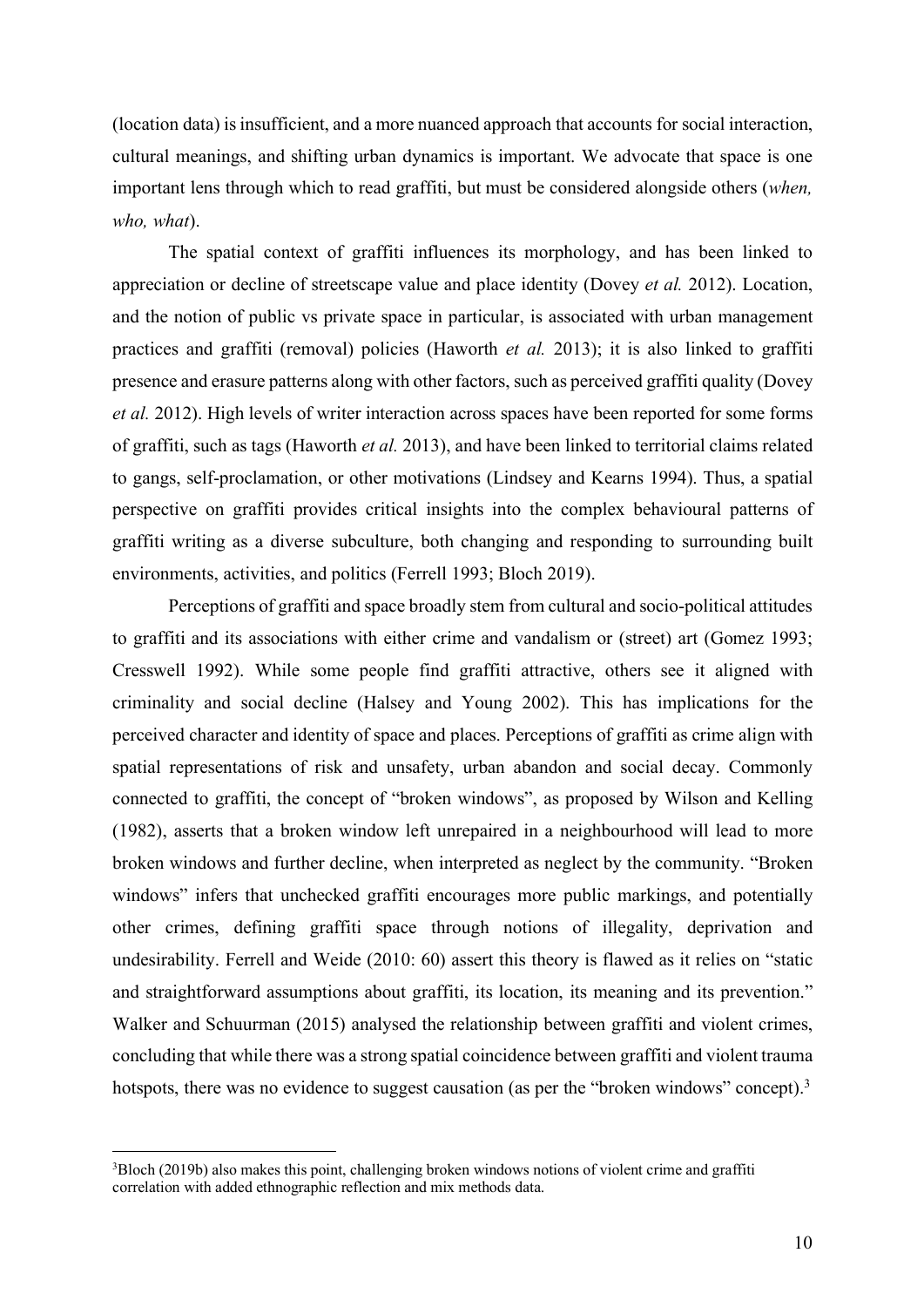Conversely, graffiti read as art can attract and invigorate. In post-conflict Timor-Leste, the government has actively encouraged certain graffiti projects to detract attention away from the damage caused by the conflict, still visible in the physical infrastructure of the capital city, and create a more colourful, vibrant space for tourists (Arthur 2020). Graffiti now forms a legitimate part of creative industries and tourism in cities across the world (Best 2012; Richards 2014). This is particular true for (post)conflict cities such as Belfast, Medellin, or Cairo, where graffiti tours that engage with the cities' violent past have become a 'must see' for tourists. Graffiti has even been encouraged in some locations as a method of deterring it elsewhere (e.g. Ovenden 2007), further demonstrating its ability to define space in divergent ways.

Urban space also influences graffiti presence and morphology (e.g. Ferrell and Weide 2010). The globalisation of graffiti in morphology and practice has meant that locations around the world that are vastly different in some ways can exhibit similar graffiti techniques and styles, yet place-specific nuances unique to individual locations remain (Chmielewska 2007). Evidence from Bristol suggests that the associated risk (danger, accessibility or illegality) of a location influences the quality and amount of graffiti (Parno 2010). The presence of other graffiti at a location may inform graffiti occurrence, style and quality, especially for hip-hop styles of graffiti such as tags or throw-ups (Halsey and Young 2002). By contrast, the absence of graffiti can contribute to spatial and temporal patterns of graffiti, with 'blank' walls often seen as 'negative space' and opportunities for graffiti writers to transform spaces (Halsey and Young 2006). Graffiti management approaches aiming to eradicate graffiti from particular spaces through rapid removal or harsh penalties can deter writers, in turn influencing space. In post peace-agreement Northern Ireland a notable lack of graffiti has been in part attributed to police enforcement of laws that criminalize graffiti (among other factors, such as an absence of public space) (Bush 2013). However, such harsh approaches have influenced graffiti in other ways, such as by encouraging quicker forms of graffiti such as tags, arguably the form the public desire least (Shobe and Banis 2014), and through hotspot locational shifts rather than graffiti reduction (Haworth *et al.* 2013). Changes to physical spaces have been shown to influence graffiti occurrence in conflict-affected societies, such as the increased painting of graffiti as a mechanism for protest and reclamation by artists and activists following the erection of segregating walls in downtown Cairo (Abaza 2013).

# *When* **does graffiti occur? Spacetime and public art**

Graffiti is inherently temporal and spatial and there is a deep connection between these factors. Graffiti is painted on a wall, it can then be painted over, and new works can replace it (Haworth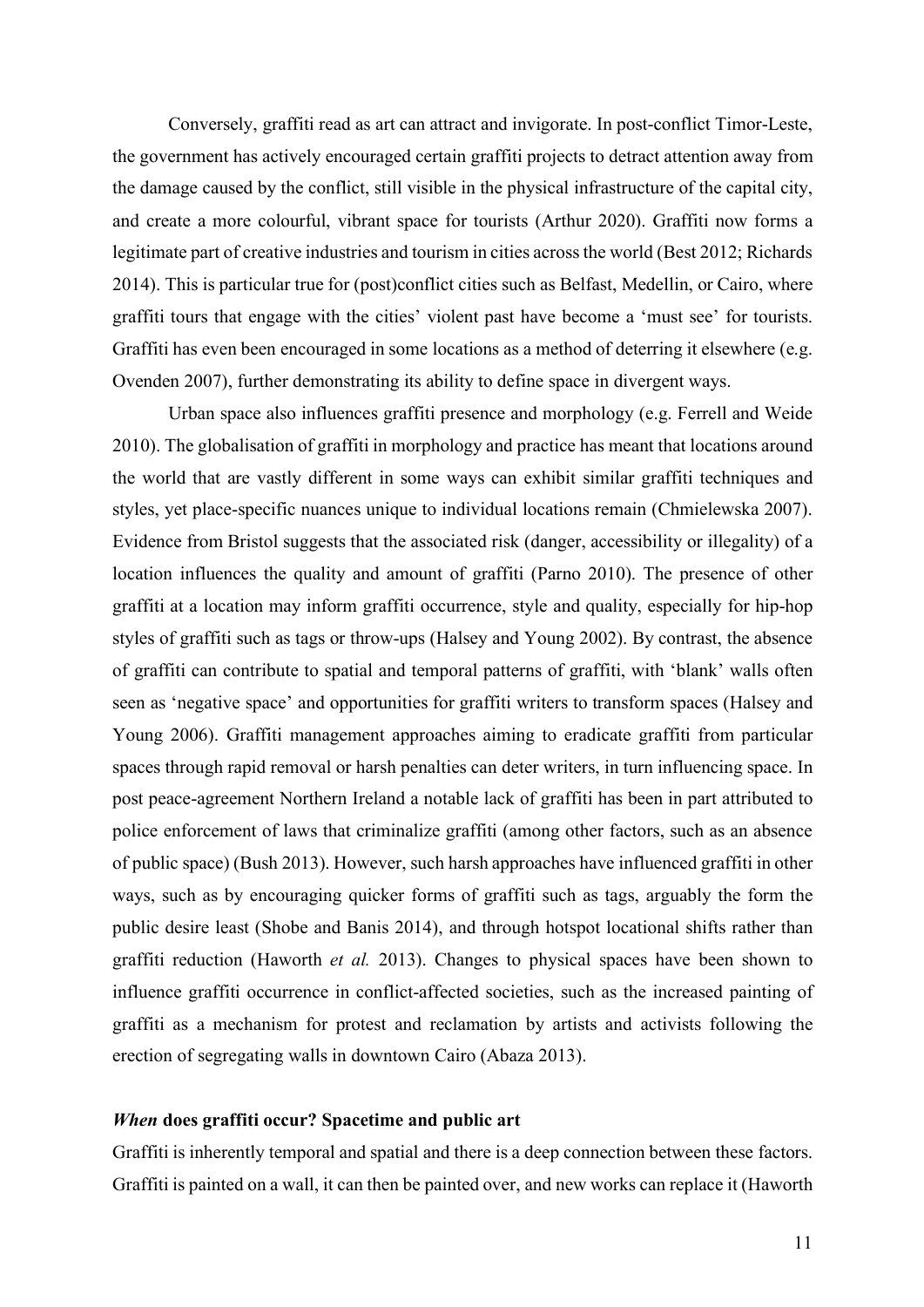*et al*. 2013; Ryan 2016). Correspondingly, the space itself changes over time to reflect the graffiti, lack of graffiti, new graffiti, and the messages portrayed by it, which in turn influences people's relationship to the space (May and Thrift 2003). The temporal nature of graffiti can change the way space is used at different times, as "society is fundamentally spatial" and "therefore that what exists in space will affect how society plays out" (Gusic 2019: 49). Reflecting the relationship to the space, graffiti can be both inclusive and exclusive and happens during both times of peace and conflict. For instance, the Islamic State (IS) used graffiti during its caliphate as an exclusionary measure against those that did not conform to its version of conservative Sunni Wahabi Islam, particularly Christians and Yazidis.<sup>4</sup> However, following the territorial defeat of IS in Iraq, a range of groups – from youth groups, to Yazidis, to a senior citizen group – began covering over IS' messages and replacing them with peaceful and inclusionary messages.<sup>5</sup>

Graffiti is temporal in that it represents a specific time, and attitudes to the piece change over time both negatively and positively (Phillips 1989). In the case of IS, the work represented the dynamics of the time and had a direct impact on what was possible in relation to graffiti, or indeed the space. Due to IS' hegemonic and brutal control of the area, graffiti of peace or resistance was not possible without violent reprisal (O'Driscoll 2016). However, following its defeat, inclusionary art was once again possible, and exclusionary messages then became socially unacceptable, thus demonstrating how temporality and changing attitudes or dynamics influence graffiti and the space.

Therefore, the local dynamics and attitudes at the time also have to be considered when examining graffiti in relation to peace and conflict; the lack of peaceful and inclusionary graffiti in Mosul did not mean that these sentiments did not exist but since resistance to IS was met with execution, such a visible display was avoided. The fact that inclusionary graffiti was utilised so soon after IS' defeat suggests that the sentiments existed but the rule of IS prevented it. Further connecting to its temporal spatial nature, graffiti was used by IS to police the community, setting about rules and creating fear of repercussions, changing the people's relationship with the space. In this way, graffiti in conflict settings can be much like gangrelated graffiti as it is used to mark territory and change the way people can act in the territory and signals who is welcome. Like gang-related graffiti, this changes over time as the territory controlled expands or shrinks (Brown 1978; Brighenti 2010).

 <sup>4</sup> See for example, https://twitter.com/OpenDoorsyouth/status/877895713564246016

<sup>5</sup> https://alshahidwitness.com/street-art-peace-mosul/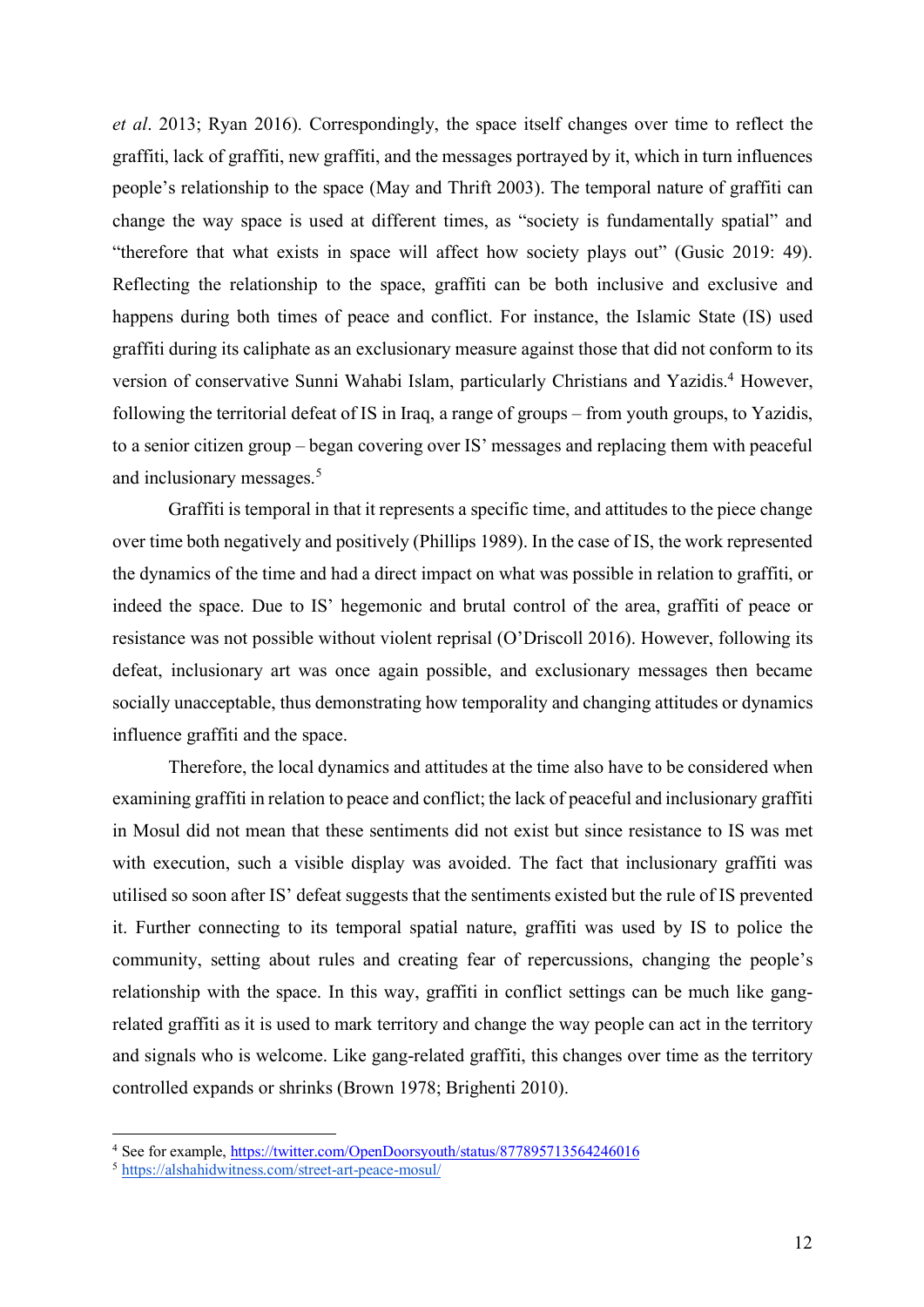The importance of temporality and graffiti is underlined in societies recovering from conflict, precisely because of the transitional and fragile nature of peace. This has been exemplified in post-conflict Northern Ireland, where exclusionary graffiti was challenged almost in real time. In May 2019, following the murder of journalist Lyra McKee, New Irish Republican Army (NIRA) graffiti about the "unfinished revolution" appeared in the Creggan Estate in Derry-Londonderry, warning that informers would be executed.<sup>6</sup> However, the graffiti was painted over and replaced with messages such as "our differences make us stronger".<sup>7</sup> Previously in Northern Ireland, such exclusionary messages would have been accepted by the community and left, whereas peaceful, inclusionary messages perhaps would not have been accepted, further demonstrating the significance of temporality to graffiti. However, as times have changed since the height of The Troubles, a community tired of violence and looking for peace quickly replaced the NIRA-linked graffiti. Moreover, this demonstrates that the NIRA does not have the same control or instil the same fear as it once did, or as IS did in Mosul, and importantly how graffiti can be used to understand the local dynamics and perceptions of the conflict.

Graffiti is temporal as it is continuously replaced; however, with the popularity of social media, particularly utilising images, a new temporal dimension is introduced. It can be a rich data source for the analysis of graffiti. It enables scholars to access photos of graffiti from conflict zones when travel is unfeasible (for financial, security, timing, or environmental considerations). It preserves visual data when the original pieces are quickly removed for political or aesthetic reasons. For example, during the October 2019 Iraq protests, protestors used graffiti as a means portraying their grievances(see Figure 3). Although many were painted over in an attempt to silence protestors, photos remained through the social media accounts of those involved on the ground. This means that local sentiments and messages can still be read in authoritarian environments that quickly remove critical messages.

# FIGURE3

Likewise, the longitude of digital imagery often can misrepresent local dynamics. For instance, during the battle against IS in Iraq there was an influx of international journalists to the region who embedded with the various security forces and witnessed IS-controlled territory

 <sup>6</sup> https://twitter.com/LeonaONeill1/status/1123884930809958400

<sup>7</sup> https://twitter.com/LeonaONeill1/status/1125314577133187073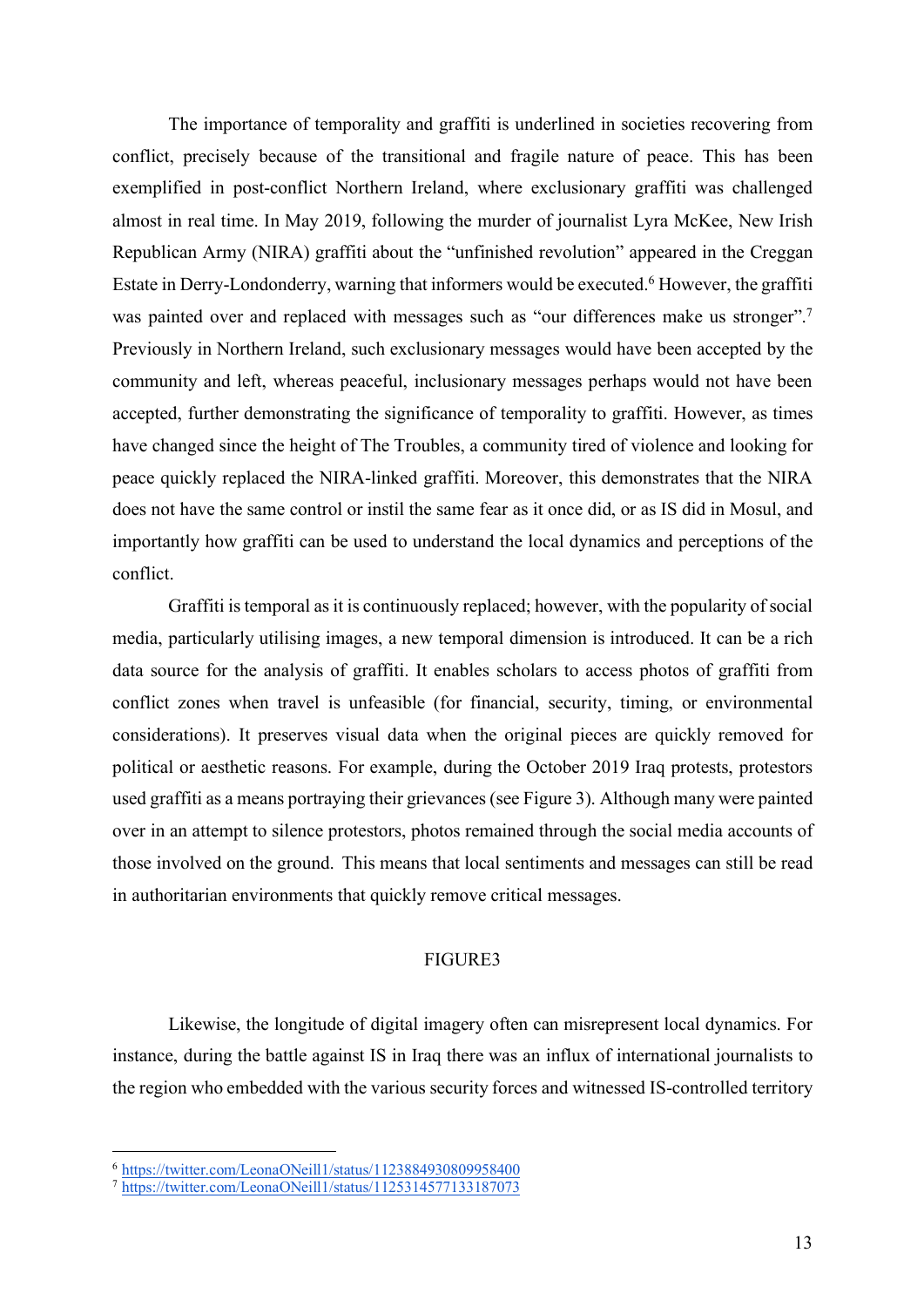being retaken. Many of these took photographs of IS graffiti and posted on their social media accounts to their considerable number of followers. This represented a very distinct and brief time where IS no longer controlled the territory, but the local population had not yet returned. Yet, digitally this period is visually dominant. Additionally, as IS was defeated, international media attention waned and there were considerably fewer journalists in the region. Thus, the community actions to replace the exclusionary messages with inclusionary graffiti did not receive the same attention.<sup>8</sup> From a spatio-temporal view, the international and the local audiences see the same space at different times. Whilst the exclusionary view of the space lives on internationally to a greater extent, locally the space now portrays inclusionary messages, demonstrating a society trying to move on from the conflict. These contradictory, temporallyinfluenced perceptions affect how the post-conflict society is viewed, which in turn, can prevent some of the reconciliatory messages coming to the fore. This parallel reality can negatively impact peacebuilding, as opportunities are missed, particularly where peacebuilding actors fail to connect to everyday lived realities. In other words: while social media preserves the visual data, it removes it from its context which might impact on, and potentially lead to misinterpretations of its message and its importance for the local context.

# *Who* **paints –** *who* **pays –** *who* **provides space? Looking behind the picture**

To academically analyse graffiti, it is essential to understand who produced (and/or commissioned) it. Questions of anonymity and visibility are key; artists may want to protect their identity and write themselves out of the artwork. Visibility is often linked to debates about the commodification of art and artwork or professionalization and commercialisation of memory spaces (Björkdahl and Kappler 2019). For example, in post-war Colombia, graffiti can provide an alternative income to drug dealing and a way out of poverty and a culture of toxic masculinity. In Medellin, once the centre of Pablo Escobar's drug trade and today still in the hands of competing drug gangs, the streets are flooded with (commissioned) pieces of art that contain Instagram and Twitter handles to follow the artists. That can be helpful in the research process, as it enables researchers to easily trace artists, however, it also shows that many pieces have from the outset different, and often non-political, functions: some are to beautify touristic neighbourhoods; some are commissioned for commercial reasons to advertise hostels and restaurants (figure 4).

<sup>&</sup>lt;sup>8</sup> One of the authors lived in Erbil, the base for many international journalists, before, during and after the Islamic State's reign and witnessed these dynamics.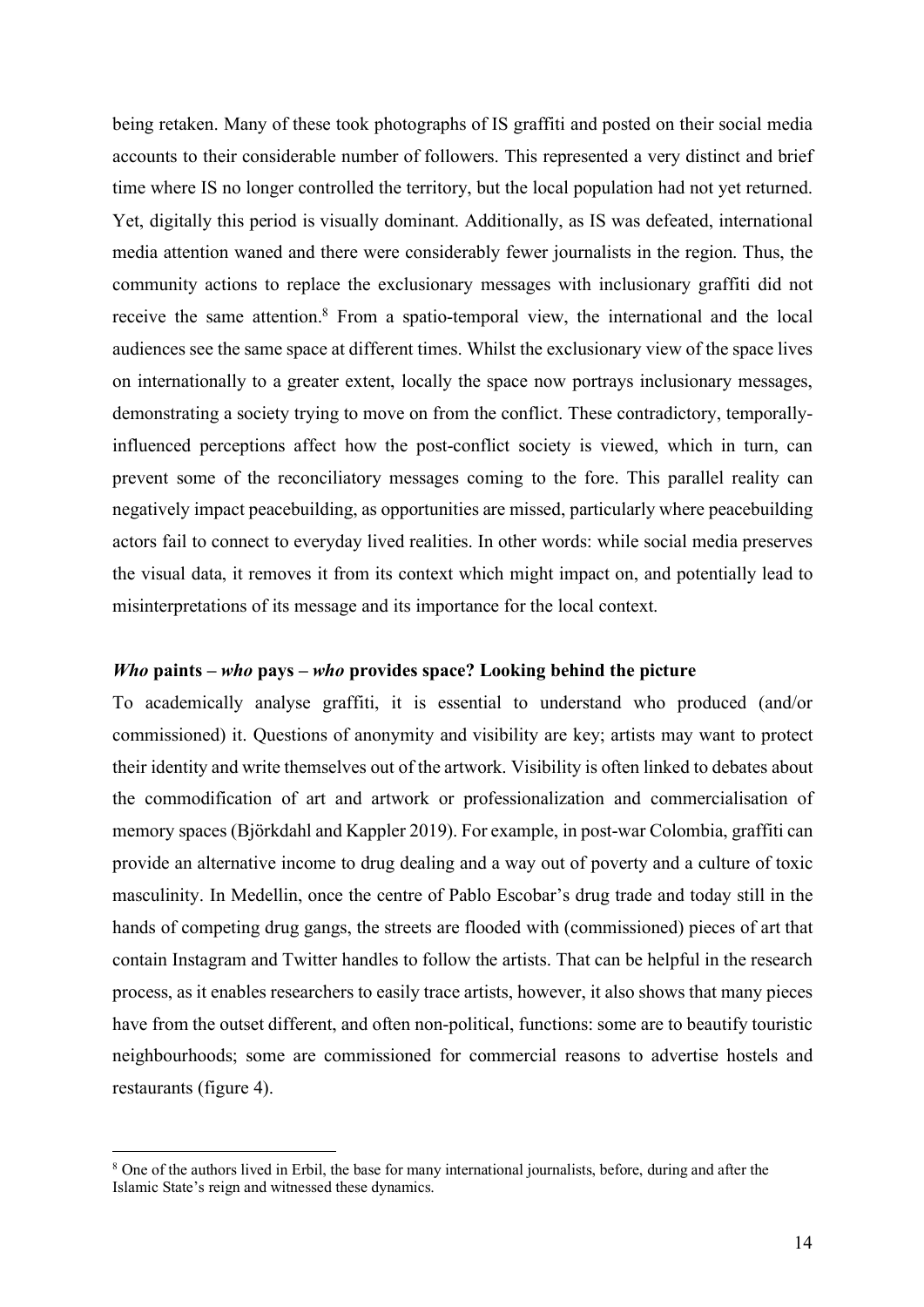## FIGURE4

Others are political in nature and intent, revealing how public art for consumption can be contentious with the intention of the artist. The barrio of *Comuna 13,* infamously known as one of the most dangerous areas of Medellin, is home to hundreds of pieces of graffiti that engage with both the violent past and present of the neighbourhood, as well as hopes for the future. The colourful and vibrant art now brings tourists en masse to *Comuna 13* to join guided graffiti walking tours. According to Tripadvisor, their aim is to provide a "unique cultural experience exploring the miraculous transformation of this vibrant community".<sup>9</sup> However, the graffiti tour is integral to the community's socio-economic development (Naef 2018). In conjunction with the many daily tours that take place, a range of shops, cafes and eateries have opened to serve the groups of tourists that venture to the *barrio* on a daily basis (ibid). This leads some local artists, who mainly perceive their art as resistance, to be critical of the tour for being a 'product' rather than a local expression. Indeed, the pieces shown in *Comuna 13* follow some rules defined by a neighbourhood committee: they must be pre-approved, painted in vibrant colours with new designs 'better' than the old ones, and have a peaceful message. <sup>10</sup> While the tour guides try to portray a positive picture of the transformation of the community, including the acceptance of foreigners in the area, it is possible to spot the occasional small, unofficial graffiti that reads "Tourists Out!". 11

The case of Medellin points to deeper tensions in the graffiti debate. How do we engage with the commodification of art, especially graffiti art, when trying to read social realities rather than curated messages? This relates to questions about whether the piece was produced out of a social disagreement or as a way to generate an income (e.g. Merrill 2015). Moreover, it raises the question as to whether or not we can actually read the 'local voice' in the streets. Do street artists need to be unpaid to be radical, or can they make a living from their political artwork and still criticise the political and social status quo? In contrast, conventional art and arts centres (such as galleries, museums or heritage sites) can, and from a societal point of view, should be state funded. Graffiti can act as a counterweight to these official narratives as discussed above, and therefore are expected to be independent and not to operate within capitalist frameworks

<sup>&</sup>lt;sup>9</sup> https://www.tripadvisor.ca/Attraction\_Review-g297478-d7178986-Reviews-Comuna\_13\_Graffiti\_Tour-Medellin\_Antioquia\_Department.html

<sup>&</sup>lt;sup>10</sup> Information provided by graffiti tour guide, personal conversation,  $4<sup>th</sup>$  February 2019, Medellin.

<sup>&</sup>lt;sup>11</sup> Field observation, 4<sup>th</sup> February 2019, Medellin.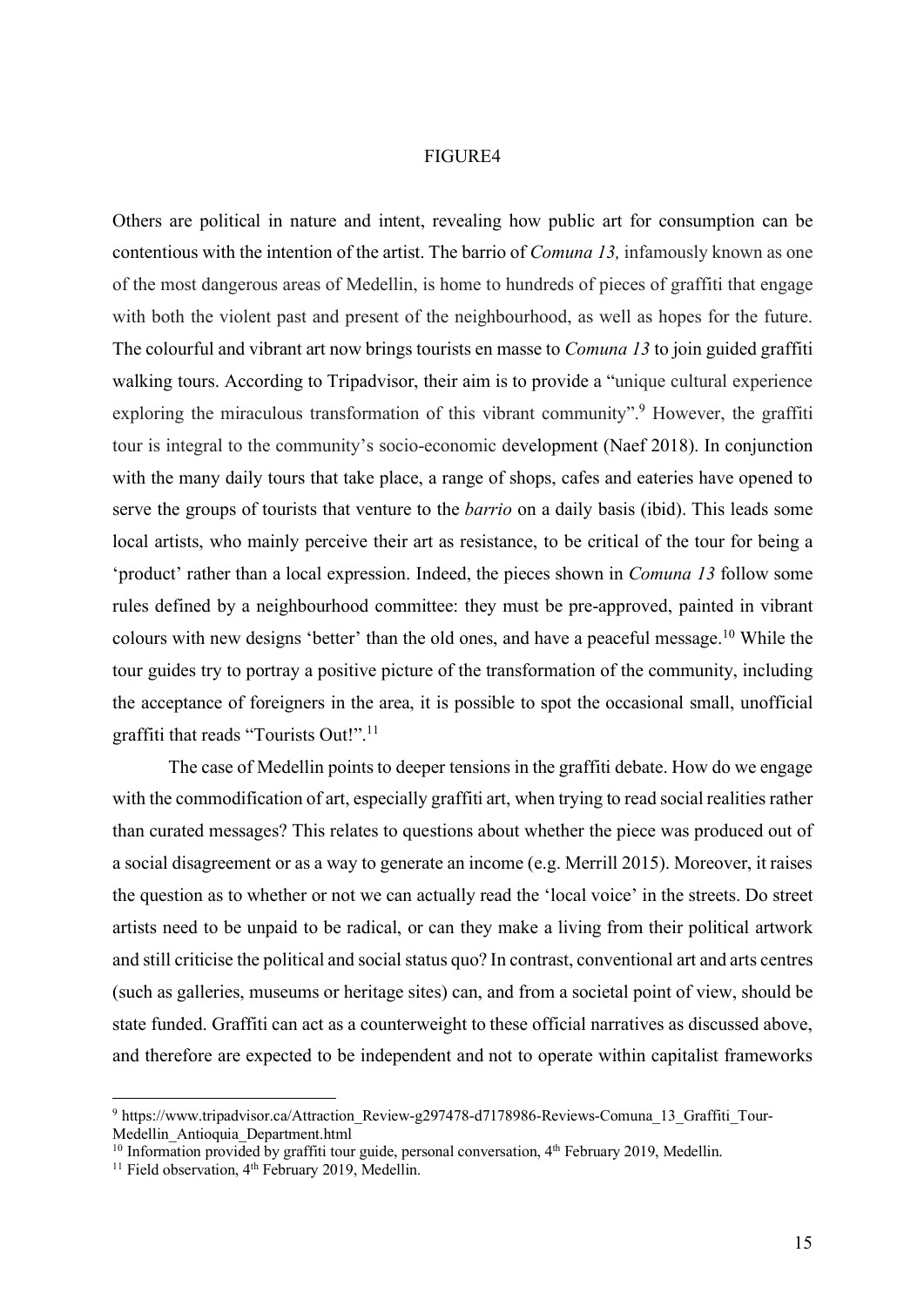in order to remain authentic. It can, however, also mean, that graffiti at times represents the voice of (economic) power rather than local resistance (see Kappler and McKane (2019) for the idea of *curating the city*). As such, it is vital to pay attention to the questions of who finances graffiti and who provides and regulates spaces.

# *What* **can we read?**

In order to analyse graffiti in a way that incorporates resisting and subversive characteristics, it is useful to firstly consider it as a cultural product (see Cohen 1972; Clarke 1974; Clarke *et al*. 1976; MacDonald 2002). The resistance to dominant social norms that typifies graffiti becomes most clear in visual forms such as graffiti because by making this challenge visible, rebellion and subcultures are most effective. Hebdige argues that "the challenge to [cultural] hegemony which subcultures represent is not issued directly by them. Rather it is expressed obliquely, in style […] at the profoundly superficial level of appearances: that is *at the level of signs*" (1979: 17; emphasis added). These visual signs are symbolic representations of the identities and values of artists who seek to challenge the cultural hegemony or dominant culture in a society (see Clarke *et al*. 1976: 39-42). Thus, if we examine graffiti as a symbolic form of representation, we can gain deeper knowledge of the identities and ideals projected, their symbolic meanings, and the influence the artist seeks to have on their community.

Symbolic forms, in their broadest sense, are the objects and devices that give form to intangible abstractions of identity, culture, heritage, and ideology, allowing individuals to visualise and understand them (Firth 1973). They can act as boundary markers, delineating differences between one collective and another; they can also be used to unite a diverse group of people under a single identity, whether it be local, national or transnational in nature (Arthur 2019). As such, symbolic forms and representations in graffiti constitute windows into the identities and ideas of a particular community or area. Understood within their specific cultural, political, historical context, they can reveal much about the motivations behind the art, the specific message it communicates, and the intended audience. For example, certain cultural icons or historic figures will hold great significance for one community and not for another. Further, internationally-recognised symbols indicate a more universal message and a much broader target audience, such as the Anarchist 'A' and the CND peace symbols (Figure 5), signifying identification with two global ideological movements. These visuals objectify intangible and complex political beliefs, emitting their meaning instantaneously and accessibly.

## FIGURE5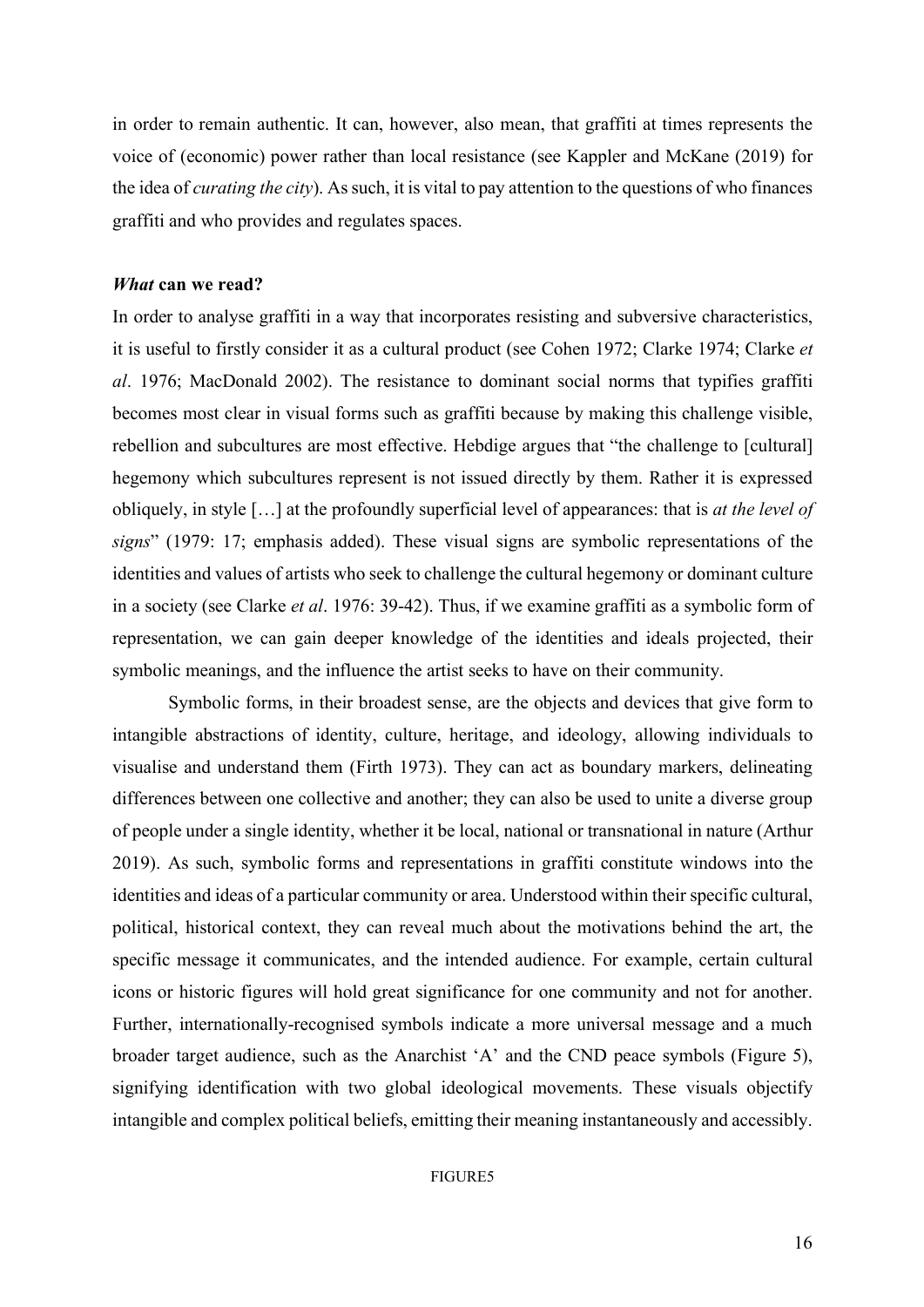In addition to the insight afforded by pictorial representations, textual communications through graffiti are equally telling. This is of particular importance for understanding graffiti in conflict-affected societies since it discloses unique information about the specific local context in which it is found, key to adopting everyday approach to studies of peace and conflict. In text-focused pieces, there is the obvious literal message that is written or painted on a wall to be analysed in context, but the composition of the message is also important to consider. First, the choice of language is important to note. Language is often a primary marker of ethnic difference and community boundaries and in ethnically diverse or culturally divided societies, language choice can be indicative of the author, audience, and the heritage within which to contextualise the text. As Jørgensen notes, "[the] languages have not been chosen at random, but have been chosen because of the stereotypical values more or less ascribed to them, as well as the connotations carried by the individual words" (2008: 247). Conversely, English is often adopted in pieces that are intended for an international audience, such as graffiti close to the UN Buffer Zone in Cyprus or UN and NGO headquarters in Dili, Timor-Leste. Within discussions of language, the phenomenon of code-mixing or code-switching also important to consider, that is "the graffiti discourse [in which] participants switch from one language to another within the same sentence" (Obeng 2000: 360-361). Such wordplay can have multiple objectives, to obfuscate meaning, reflect cultural diversity and inclusivity, or comment on social and cultural capital associated with language (Arthur 2015). Second, the grammatical constructions that underpin the message can reveal intentionality and target audiences. Inclusive, collective pronouns such as 'we' and 'us' foster a sense of closeness within a community, whereas the exclusive pronouns of 'you' and 'them' denote difference and otherness (Obeng 2000: 342). When analysed within a (post-)conflict context, such messaging and communications can have real impacts on social relations and interactions, or the lack thereof, and reflect challenges to peacebuilding at this local level.

# **Conclusion**

Graffiti has much to offer to the study of both peace and conflict. In this article, we argued that it can be a vital source of knowledge production, and therefore a valuable resource for scholars and peacebuilding practitioners in understanding local challenges that prevent building sustainable peace. From the perspective of the artist, it can be a tool in transitional and conflictaffected societies for numerous purposes: to challenge the status quo; as a platform where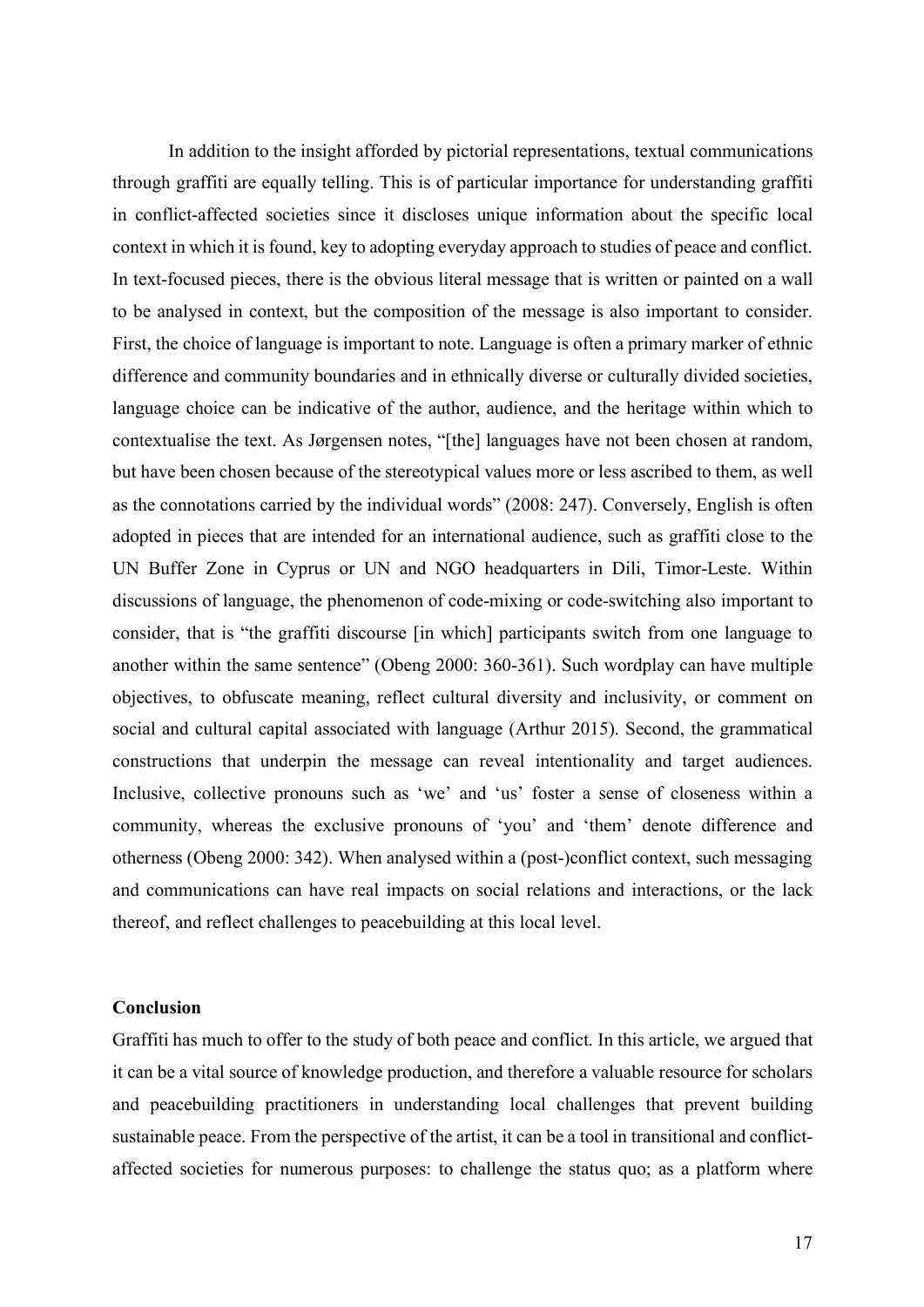formal governance and political representation are debated or (re)construction, or where minority and marginalised voiced find public space to "talk"; to reinvigorate the urban landscape; and to maintain division and hostilities. More importantly from the perspective of our article, graffiti can enable the reader to understand how peace and conflict are viewed at the local level away from elite conversations. Such an understanding not only allows for the development of polices that connect to local needs and desires, but can demonstrate what is (im)possible within the local dynamics as it offers multifaceted and direct ways to resonate with the everyday experiences of those who live in (post)conflict settings. Importantly, our examples demonstrate that while graffiti is universally used, it is not defined by a singular context or culture. It is therefore important to analyse graffiti within its original spatial and temporal setting in order to understand the complexity and way that it intertwines with everyday lives in settings of peace and conflict. The resulting knowledge can be beneficial for both academics and policy makers at local, national, and international levels. To that end, the article has offered a guide through which to do so. It can be utilised by academics, policy makers, and international non-governmental organisations to ensure a better connection to local everyday realities and unheard voices

Second, and following from the above, the study of graffiti offers a great deal to the emerging themes in the field of peace and conflict studies, in particular with reference to emerging conceptual debates about spaces, temporality and the everyday. These insights span beyond the IR–peace studies nexus they are framed within and require a more creative, multidisciplinary approach to peace than has previously existed. This multidisciplinary approach offers much to different cognate fields – the information gap between international and local agendas such as humanitarianism or development studies would benefit from more systematic engagement with graffiti.

In recognising the growth and use of graffiti, this article has suggested that it is not only a representation of the everyday and its socio-political context, but it creates and shapes space and place by marking territory, economically reviving and pacifying areas, and creating in- and exclusive environments for different national, religious and ethnic groups. By looking at the where, when, who and what, graffiti can provide dynamic and near-real time insights into conflict-affected societies. Combined, these elements paint a picture of what graffiti tells us about local dynamics, everyday peace and conflict, differential power distributions, and competing imaginaries of a post-conflict order. In support of these aims, there is scope and justification for further research and data collection that could take the form of in-depth case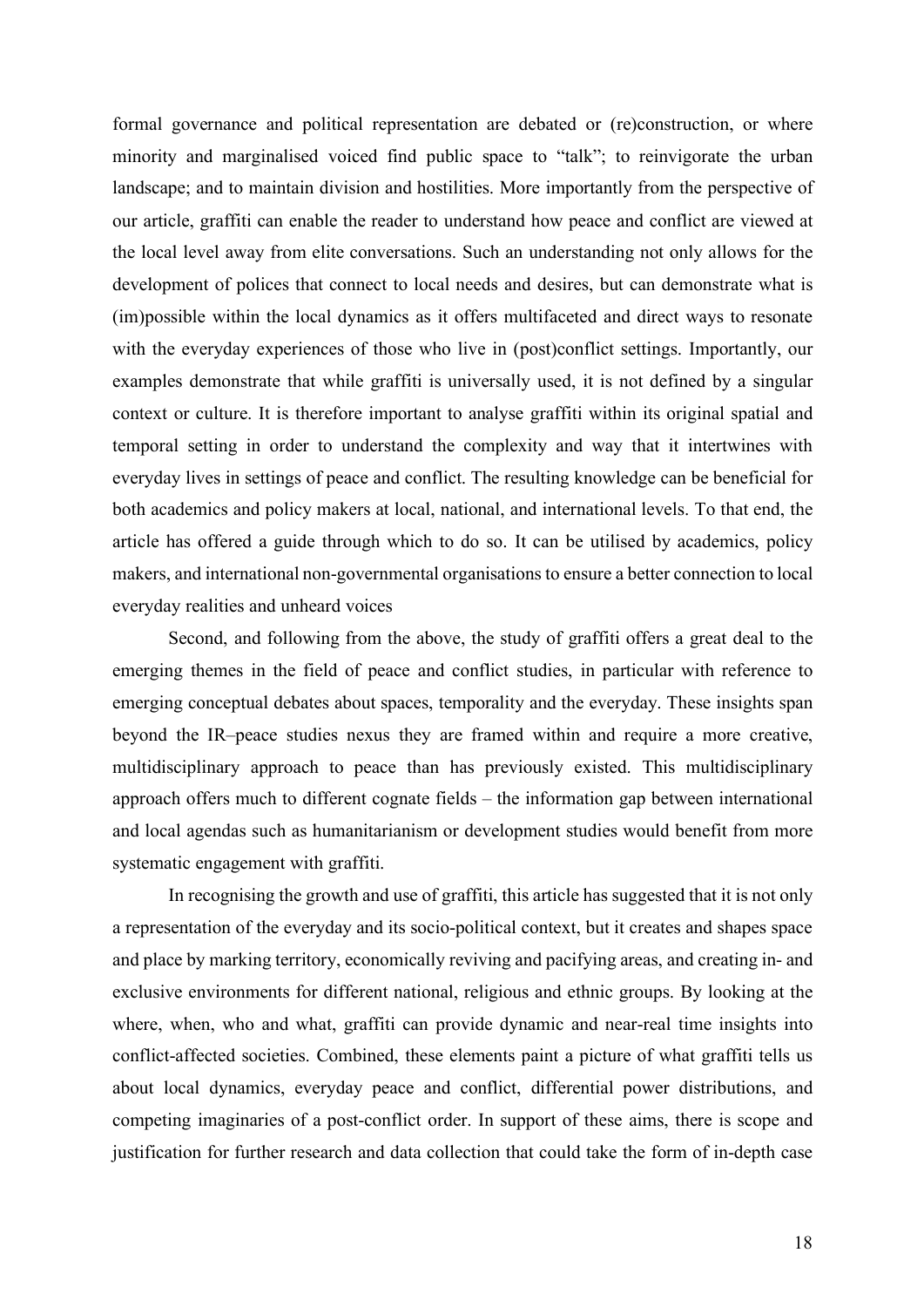studies, methodological innovation and the compilation of a large visual database that could be drawn upon to analyse and engage with works globally and contextually.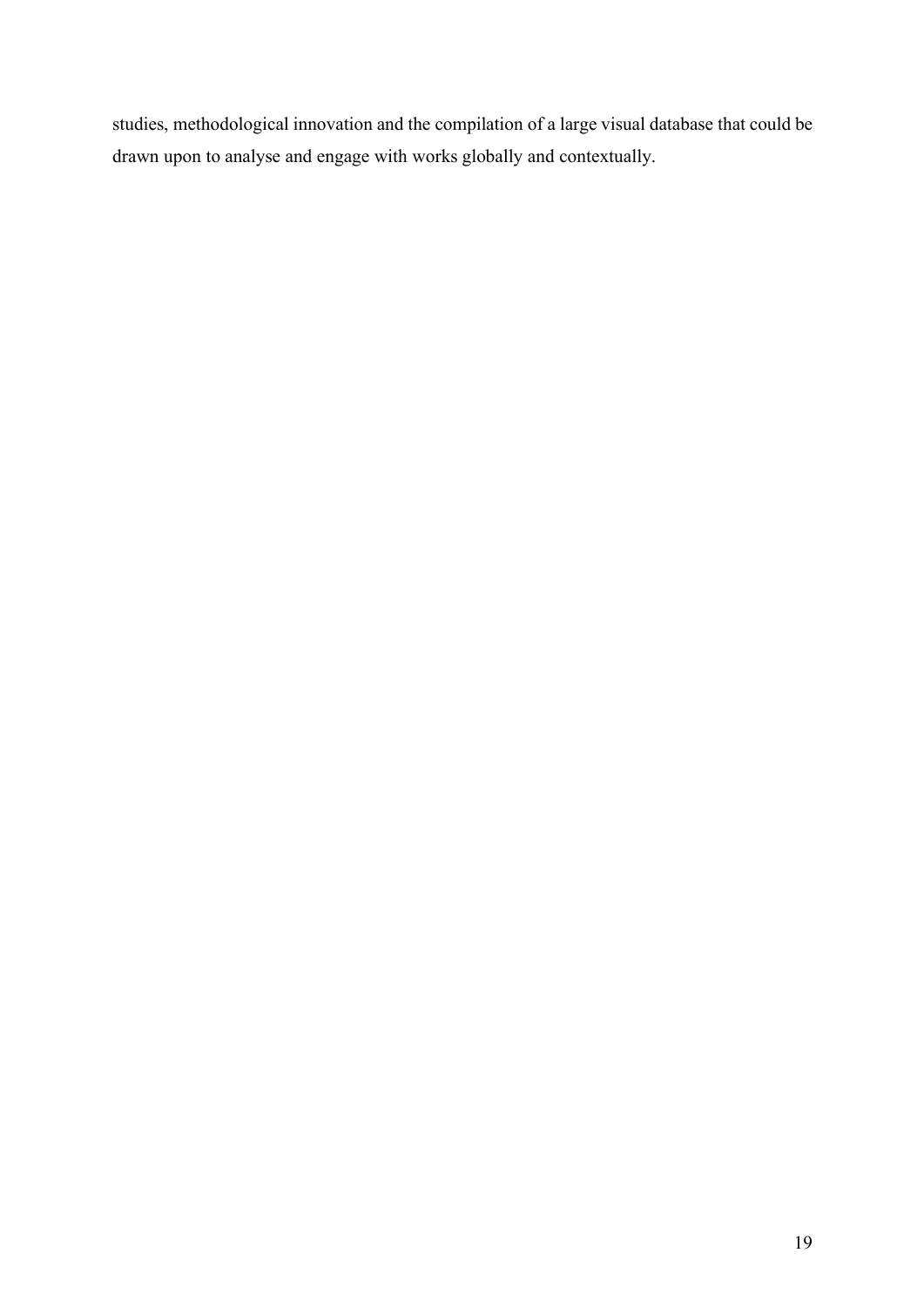# *References*

- Abaza, M. (2013) Walls, segregating downtown Cairo and the Mohammed Mahmud Street graffiti. *Theory, Culture & Society,* 30(1): 122-139.
- Amin, A. (2002) 'Ethnicity and the multicultural city: living with diversity', *Environment and Planning A*, 34: 959-980.
- Arthur, C. (2015) 'Writing National Identity on the Wall: the Geração Foun, Street Art and Language Choices in Timor-Leste' Cadernos de Arte e Antropologia, 4(1): 41-63.
- Arthur, C. (forthcoming 2020). Street art in Timor-Leste: creative (re)constructions of identity in times of crisis. In Zaimakis Yiannis, Ricardo Campos, and Andrea Pavoni (eds) *Street Politics in Critical Times: Street art, graffiti and artistic activism across the world*. Berghan Books.
- Arthur, C. (2019) *Political Symbols and National Identity in Timor-Leste.* Cham: Palgrave Macmillan.
- Awad S.H., Wagoner B., Glaveanu V. (2017) 'The Street Art of Resistance' In: Chaudhary N., Hviid P., Marsico G., Villadsen J. (eds) *Resistance in Everyday Life*. Springer, Singapore.
- Best, G. (2012) In the eye of the beholder: Street art, landscape, and the tourist gaze refocused. *CAUTHE 2012: The new golden age of tourism and hospitality; Book 2; Proceedings of the 22nd Annual Conference.* Melbourne, Vic.: La Trobe University, 61-65.
- Björkdahl et al. (2019). Everyday international relations: Editors' introduction, Cooperation and Conflict 54(2), 123-130.
- Björkdahl, A. and Kappler, S. (2017) Peacebuilding and spatial transformation: Peace, space and place. Taylor & Francis.
- Björkdahl, A and S. Kappler (2019) The Creation of Transnational Memory Spaces: Professionalization and Commercialization, *International Journal of Politics, Culture and Society*, online first.
- Bleiker, R. (2001) The aesthetic turn in international political theory. *Millennium*, 30(3): 509- 533.
- Bleiker, R. (2009) *Aesthetics and World Politics*. London: Palgrave.
- Bloch, S. (2019) Broken Windows Ideology and the (Mis) Reading of Graffiti. *Critical Criminology*,1-18.
- Bloch, S. (2019b) An On-the-Ground Challenge to Uses of Spatial Big Data in Assessing Neighborhood Character. *Geographical Review*,1-14.
- Brighenti, A. (2010) At the Wall: Graffiti Writers, Urban Territoriality, and the Public Domain. *Space and Culture*, 13(3): 315–332.
- Brouwer, K. (2014) "The Wall as a Silent Witness to it All: A Preliminary Introduction to Conflit-Related Graffiti." *Desipientia*, 21(2): 24-28.
- Brown, W. K. (1978) Graffiti, Identity and the Delinquent Gang, *International Journal of Offender Therapy and Comparative Criminology*, 22(1): 46–48.
- Bush, K. (2013) The politics of post-conflict space: the mysterious case of missing graffiti in 'post-troubles' Northern Ireland. *Contemporary Politics,* 19(2): 167-189.
- Bushnell, J. (1990) *Moscow Graffiti: Language and Subculture*, Boston: Unwin Hyman.
- Chaffee, L.G. (1993) *Political protest and street art: Popular tools for democratization in Hispanic countries: Vol. 40* (Westport: Greenwood Publishing Group)
- Chmielewska, E. (2007) Framing context: graffiti and place. *Space and Culture*¸10(2): 145- 169.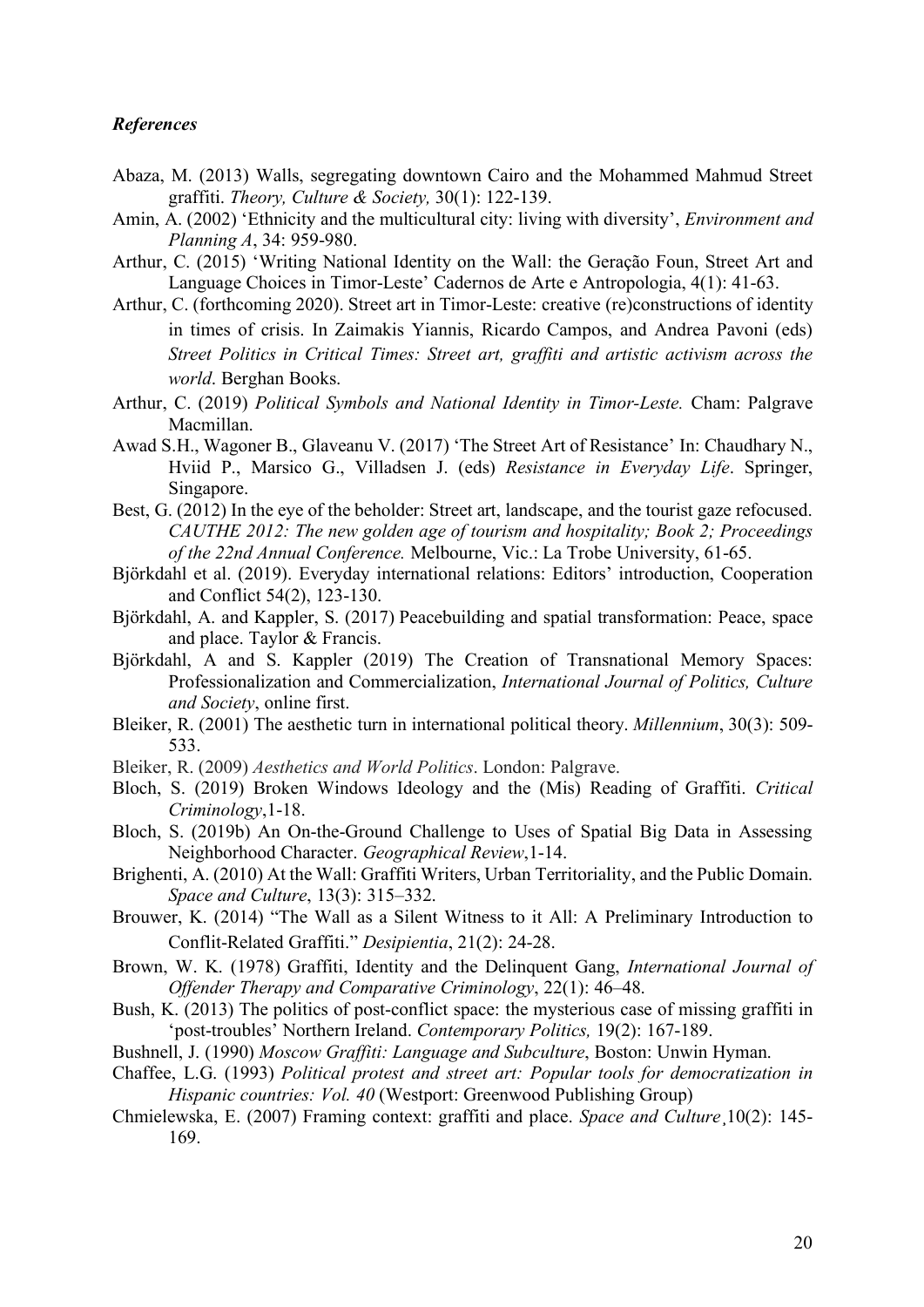- Clarke, J., Hall, S., Jefferson, T and B. Roberts (1976) 'Subcultures, Cultures, and Class', in Stuart Hall and Tony Jefferson (eds), *Resistance through Rituals*, London: Routledge, 9–74.
- Clarke, M. (1974) 'On the Concept of "Subculture"', *British Journal of Sociology*, 25(4): 428– 41.
- Cohen, P. (1972) 'Sub-cultural Conflict and Working Class Community', Working Papers in Cultural Studies, 2 Birmingham: University of Birmingham.
- Cornish, F. (2012) 'The Social Act of Protest: The crowd, authorities, and a contentious issue' In B. Wagoner, E. Jensen, and J. A. Oldmeadow (Eds.), Culture and social change: Transforming society through the power of ideas. Charlotte, NC: Information Age.
- Cresswell, T. (1992) The Crucial 'Where' of Graffiti: A Geographical Analysis of Reactions to Graffiti in New York. *Environment and Planning D: Society and Space*, 10(3): 329– 344.
- Distler, W. Stavrevska, E. and Vogel, B. (2018) Economies of peace: Economy formation processes and outcomes in conflict-affected societies, *Civil Wars* 20(2): 139-150
- Dovey, K., Wollan, S., and Woodcock, I. (2012) Placing graffiti: creating and contesting character in inner-city Melbourne, *Journal of Urban Design*, 17(1): 21-41.
- Ferrell, J. (1993) Crimes of style: Urban graffiti and the politics of criminality. New York: Garland.
- Ferrell, J. and Weide, RD. (2010) Spot theory. *City*, *14*(1-2), 48-62.
- Firth, R. (1973) Symbols: Private and public. *Ithaca: Cornell UP*.
- Forde, S. (2019) *Movement as Conflict Transformation: Rescripting Mostar, Bosnia-Herzegovina*, London, Palgrave.
- Forsyth et al. (2017) Hybridity in peacebuilding and development: a critical approach, Third World Thematics: A TWQ Journal, 2:4, 407-421.
- Georgeon, D. (2012) 'Revolutionary Graffiti: Street Art and Revolution in Tunisia' *Wasafiri,*  27(4): 70-75.
- Giller, S. (1996) Graffiti: Inscribing Transgression on the Urban Landscape. Available at: https://www.graffiti.org/faq/giller.html
- Goffman, E. (1956) The Presentation of Self in Everyday Life (Monograph No.2). Edinburgh: University of Edinburgh Social Sciences Research Centre.
- Gomez, M.A. (1993) The writing on our walls: finding solutions through distinguishing graffiti art from graffiti vandalism. *University of Michigan Journal of Law Reform*, 26(3): 633-708.
- Gregory, G. (2010). War and Peace. *Transactions of the Institute of British Geographers* (35): 154-186.
- Gusic, I. (2019) The relational spatiality of the postwar condition: A study of the city of Mitrovica. *Political Geography, 71*, 47-55.
- Halsey, M. and Young, A. (2002) The meanings of graffiti and municipal administration. *Australian* and *New Zealand Journal of Criminology*, 35(2): 165-186.
- Hamilton, J. *et al*. (2008) Segregated Lives: Social Division, Sectarianism and Everyday Life in Northern Ireland. Belfast: Institute for Conflict Research.
- Hanauer, D.I. (2011) The discursive construction of the separation wall at Abu Dis: Graffiti as political discourse. *Journal of Language and Politics,* 10(3): 301-321.
- Haworth, B.T., Arthur, C. and Lepp, E. (2019, July 10). Graffiti in Cyprus paints a rich and complex picture of this divided society. *The Conversation*. Available at https://theconversation.com/graffiti-in-cyprus-paints-a-rich-and-complex-picture-ofthis-divided-society-119437
- Haworth, B., Bruce, E., and Iveson, K. (2013) Spatio-temporal analysis of graffiti occurrence in an inner-city urban environment. *Applied Geography*, 38: 53-63.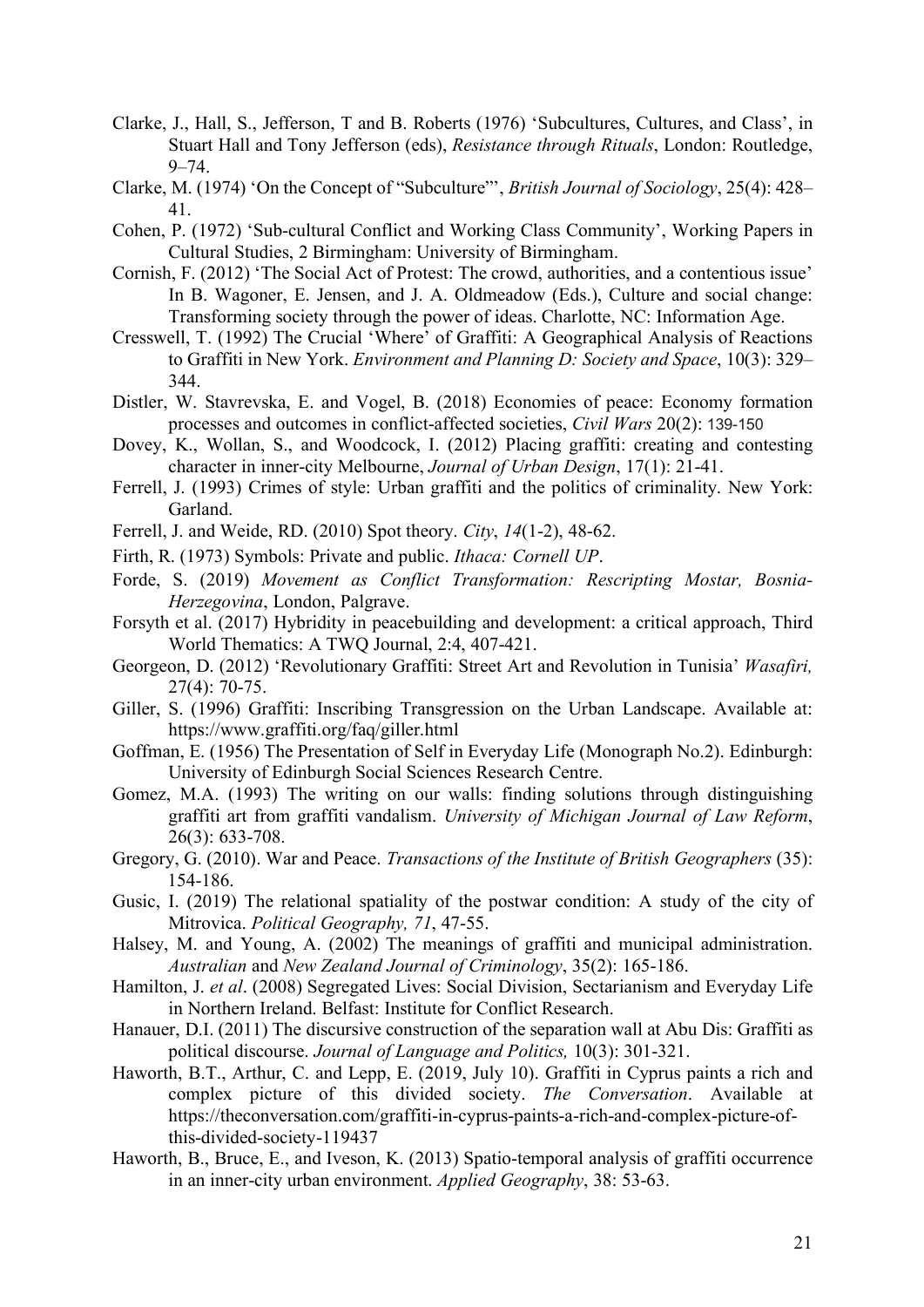Hebdige, D. 1979. *Subculture: The Meaning of Style*, London: Routledge.

- Jarman, N. (2005), Changing places, moving boundaries: the development of new interfaces. *Shared Space* (1): 9-19.
- Jørgensen, J.N. (2008) Urban wall languaging. *International Journal of Multilingualism*, 5(3): 237-252.
- Kappler, S. and McKane, A. (2019) "Post-conflict Curating": The Arts and Politics of Belfast's Peace Walls. *de arte*, 1-18.
- Kindynis, T. (2018) Bomb alert: Graffiti writing and urban space in London. *British Journal of Criminology*, 58(3).
- Lederach, J.P. (1997) *Building Peace: Sustainable Reconciliation in Divided Societies*. Washington, DC: United States Institute of Peace Press.
- Lefebvre, H. (1984). *Everyday life in the modern world*. New Brunswick and London: Transaction Publishers.
- Ley, D. and R. Cybriwsky (1974) 'Urban graffiti as territorial markers' *Annals of the Association of American Geographers*, 64(4): 491-505.
- Ley, D. and Cybriwsky, R. (2018) Urban graffiti as territorial markers. In: Johnson (Ed.) *Culture and Society,* Routledge, 143-157.
- Lindsey, D. G., & Kearns, R. A. (1994). The writing's on the wall: Graffiti, territory and urban space in Auckland. *New Zealand Geographer*, *50*(2), 7-13.
- Lisle, D. (2006). *The global politics of contemporary travel writing*. Cambridge University Press.
- Macdonald, N. (2002) *The Graffiti Subculture: Youth. Masculinity, and Identity in London and New York* (New York: Palgrave Macmillan)
- Mac Ginty, R. (2008) Indigenous peace-making versus the liberal peace. *Cooperation and conflict*, 43(2): 139-163.
- Mac Ginty, R. (2011) *International peacebuilding and local resistance: Hybrid forms of peace*. Springer.
- Mac Ginty, R. and Richmond, OP. (2013) The local turn in peace building: A critical agenda for peace. *Third world quarterly*, *34*(5), 763-783.
- Mac Ginty, R. (2014). 'Everyday peace: Bottom-up and local agency in conflict-affected societies', *Security Dialogue*, 45 (6): 548-564.
- Massey, D. (2005). *For Space,* Sage: London.
- May, J., and Thrift, N. (Eds.). (2003). Timespace: geographies of temporality. New York: Routledge.
- McAuliffe, C. and Iveson, K. (2011) Art and crime (and other things besides…): Conceptualising graffiti in the city*. Geography Compass*, 5(3),128-143.
- Megler, V., Banis, D., and Chang, H. (2014). Spatial analysis of graffiti in San Francisco. Applied Geography, 54: 63-73.
- Merrill, S. (2015) Keeping it real? Subcultural graffiti, street art, heritage and authenticity, International Journal of Heritage Studies, 21:4, 369-389
- Miller, IL. (2002) *Aerosol Kingdom: Subway Painters of New York City*, Jackson: University Press of Mississippi.
- Morrissey, M., and Gaffikin, F. (2006) Planning for peace in contested space. *International Journal of Urban and Regional Research*, 30(4): 873-893.
- Naef, P. (2018) Touring the '*comuna*': memory and transformation in Medellin, Colombia, Journal of Tourism and Cultural Change, 16(2): 173-190.
- Nicoarea, G. (2014). Interrogating the Dynamics of Egyptian Graffiti: from Neglected Marginality to Image Politics. Revista Română de Studii Eurasiatice, An X, 1-2: 171- 186.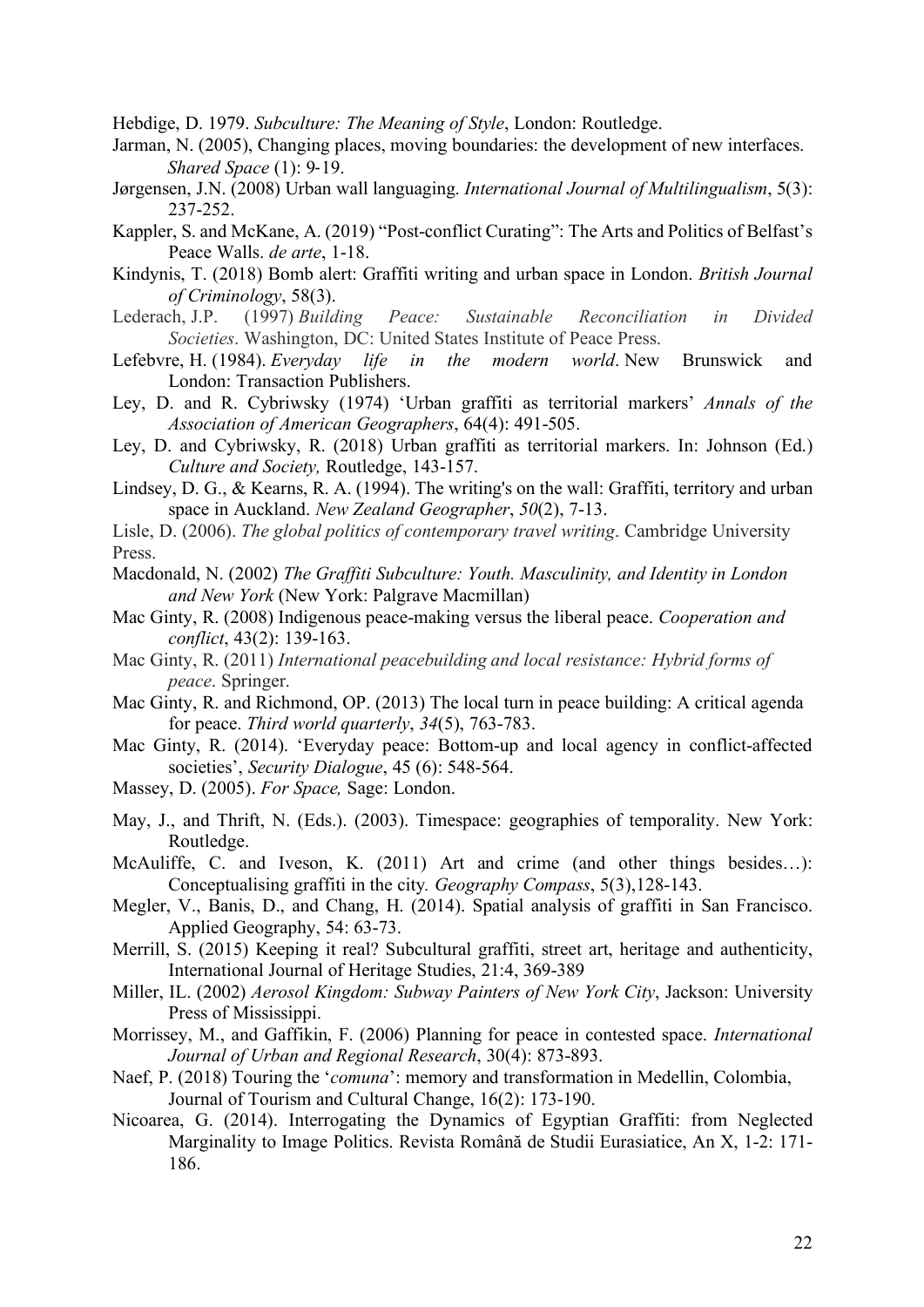- Obeng, S.G. (2000) 'Doing politics on walls and doors: A sociolinguistic analysis of graffiti in Legon (Ghana)' *Multilingua,* 19(4): 337-365.
- O'Driscoll, D. (2016) The Future of Mosul: Before, During, and After the Liberation. *MERI Policy Reports*, 1-60.
- Oliver, J. and Neal, T. (2010) *Wild Signs: Graffiti in Archaeology and History*. Oxford: Archaeopress.
- Ovenden, C. J. (2007) Brisbane's unique anti graffiti strategy: artforce an empirical report. In B.C. Council (Ed.) (pp. 23). Brisbane, Australia: Brisbane City Council.
- Paffenholz, T. (2014) International peacebuilding goes local: analysing Lederach's conflict transformation theory and its ambivalent encounter with 20 years of practice. *Peacebuilding*, 2(1), 11-27.
- Paffenholz, T. (2015) Unpacking the local turn in peacebuilding: a critical assessment towards an agenda for future research. *Third World Quarterly*, *36*(5), 857-874.
- Papastavrou, S. (2019) Women's Organizations for Peace: Moving beyond the Rhetoric of the Cyprus Problem. Doctoral thesis, University of Toronto, available from https://tspace.library.utoronto.ca/handle/1807/94062
- Phillips, P.C. (1989) Temporality and Public Art. *Art Journal*, 48(4), 331-335. doi:10.1080/00043249.1989.10792651
- Phillips, S.A. (1999) *Wallbangin': Graffiti and Gangs in L.A. Chicago*: University of Chicago Press.
- Putnam, R. (2000). *Bowling Alone: The Collapse and Revival of American Community*. London: Simon and Schuster.
- Read, R. and Mac Ginty, R. (2017) The temporal dimension in accounts of violent conflict: A case study from Darfur. *Journal of Intervention and Statebuilding*, 11(2), 147-165.
- Reed, K. (2019) 'The Prison, By God, Where I Have Found Myself': Graffiti at Ellis Island, New York c.1900-1923' *Journal of American Ethnic History*, 38(3): 5-35.
- Richards, G. (2014) Creativity and tourism in the city. *Current Issues in Tourism*, 17(2): 119- 144.
- Rolston, B. (1991) *Politics and painting: Murals and conflict in Northern Ireland*. London: Associated University Presses.
- Rolston, B. (2003). 'Changing the Political Landscape: Murals and Transition in Northern Ireland' *Irish Studies Review*, 11(1): 3-16.
- Ryan, H. E. (2016). Political street art: Communication, culture and resistance in Latin America. New York: Routledge.
- Schwarz, R. (2005) 'Post-conflict peacebuilding: the challenges of security, welfare and representation', *Security Dialogue*, 36(4): 429-446.
- Scott, J.C. (1989). 'Everyday Forms of Resistance', Copenhagen Papers (4): 33-62.
- Selimovic, J. M. (2019). Everyday agency and transformation: Place, body and story in the divided city. *Cooperation and Conflict*, *54*(2), 131–148.
- Snyder, G. (2009) *Graffiti Lives: Beyond the Tag in New York's Urban Underground (Alternative Criminology)*. New York: New York University Press.
- Schimmel, A. (1990) *Calligraphy and Islamic Culture*. London: I.B. Tauris.
- Shobe, H., and Banis, D. (2014) Zero graffiti for a beautiful city: the cultural politics of urban space in San Francisco. Urban Geography, 35(4): 586-607.
- Tellidis, I., and Glomm, A. (2018) Street art as everyday counterterrorism? The Norwegian art community's reaction to the 22 July 2011 attacks. *Cooperation and Conflict*, 54(2): 191–210.
- Vinthagen, S. and Johansson, A. (2013) "Everyday Resistance": Exploration of a Concept and its Theories, *Resistance Studies Magazine*, 1. Available at: